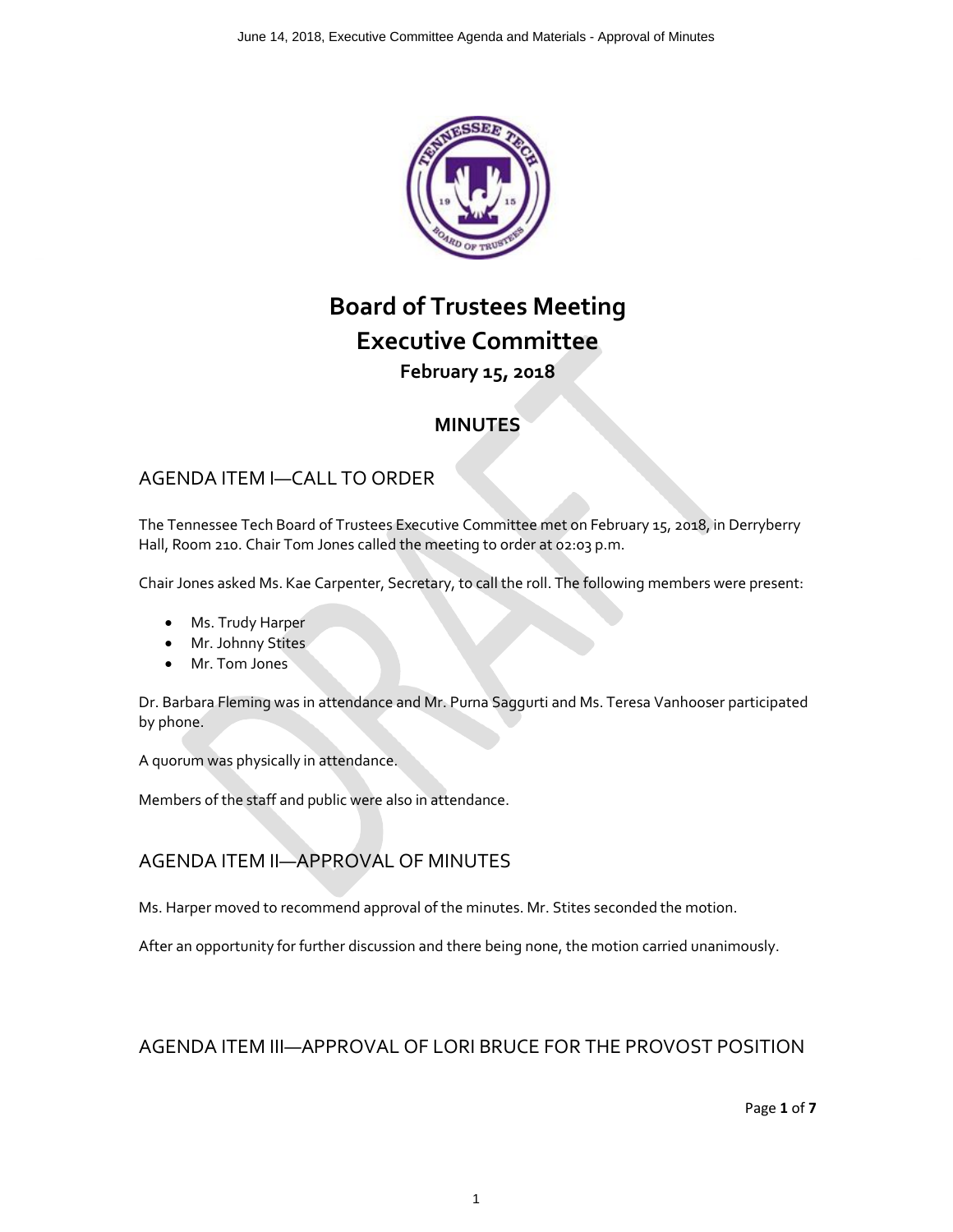President Oldham stated that Dr. Lori Bruce currently served as the associate vice president and dean of the graduate school at Mississippi State University. He stated that she grew up near Lynchburg, Tennessee. He stated that her background was in electrical engineering and she had an undergraduate degree from the University of Alabama-Huntsville, a master's degree from Georgia Tech, and a Ph.D. from the University of Alabama-Huntsville.

President Oldham stated that Dr. Bruce had a long list of publications. He stated that she was a Giles Distinguished Professor, the most elite professional status at Mississippi State.

Chair Jones stated that he had the opportunity to interview the candidates and they were outstanding. He thanked the search committee and Dr. Fleming for the commitment and effort put into the search for potential candidates.

Chair Jones stated that the Provost position was one of the most important jobs at Tennessee Tech. He stated that everyone needed to be committed and sure about the person hired for the role. He stated that the search committee did an outstanding job finding the best candidate for the position.

Dean Mullens thanked the Board and President Oldham for the opportunity to serve and for the support of the search committee. She stated that President Oldham had pulled together a great team who were well informed.

Dean Mullens stated that the search committee started with 69 applications, narrowed to 12 for airport interviews, and then reduced to five for campus interviews.

Dean Semmes stated that the search committee was a hardworking and thoughtful group. He stated that soliciting feedback from campus was a robust process and the feedback was taken into account during the search process. He stated that he felt good about the candidate chosen.

Dean Mullens stated that the five candidates were very diverse.

Dr. Fleming thanked the committee for doing a phenomenal job. She stated that everyone did not always agree and some serious discussions took place within the group.

Mr. Stites stated that the three candidates he had interviewed were great. He asked if Dr. Bruce's strong background in engineering was one of the factors involved in her selection.

Dr. Fleming stated that the search committee simply wanted the best person for Tennessee Tech and the President. She stated that Dr. Bruce's engineering background did not play into the decision, but it could benefit her and Tennessee Tech in her role as Provost.

Chair Jones stated that the Executive Committee would be discussing the President's contract later in the meeting. He stated that what was offered to the Provost should be consistent with what was offered to the President, such as the exit strategy. He stated that he did not want to see inconsistencies between the two offerings.

President Oldham stated that the Provost would have a faculty appointment in the appropriate department. He stated that in this case the computer engineering department has met and voiced their support in the hire and tenure recommendation of Dr. Bruce. He stated that if Dr. Bruce stepped down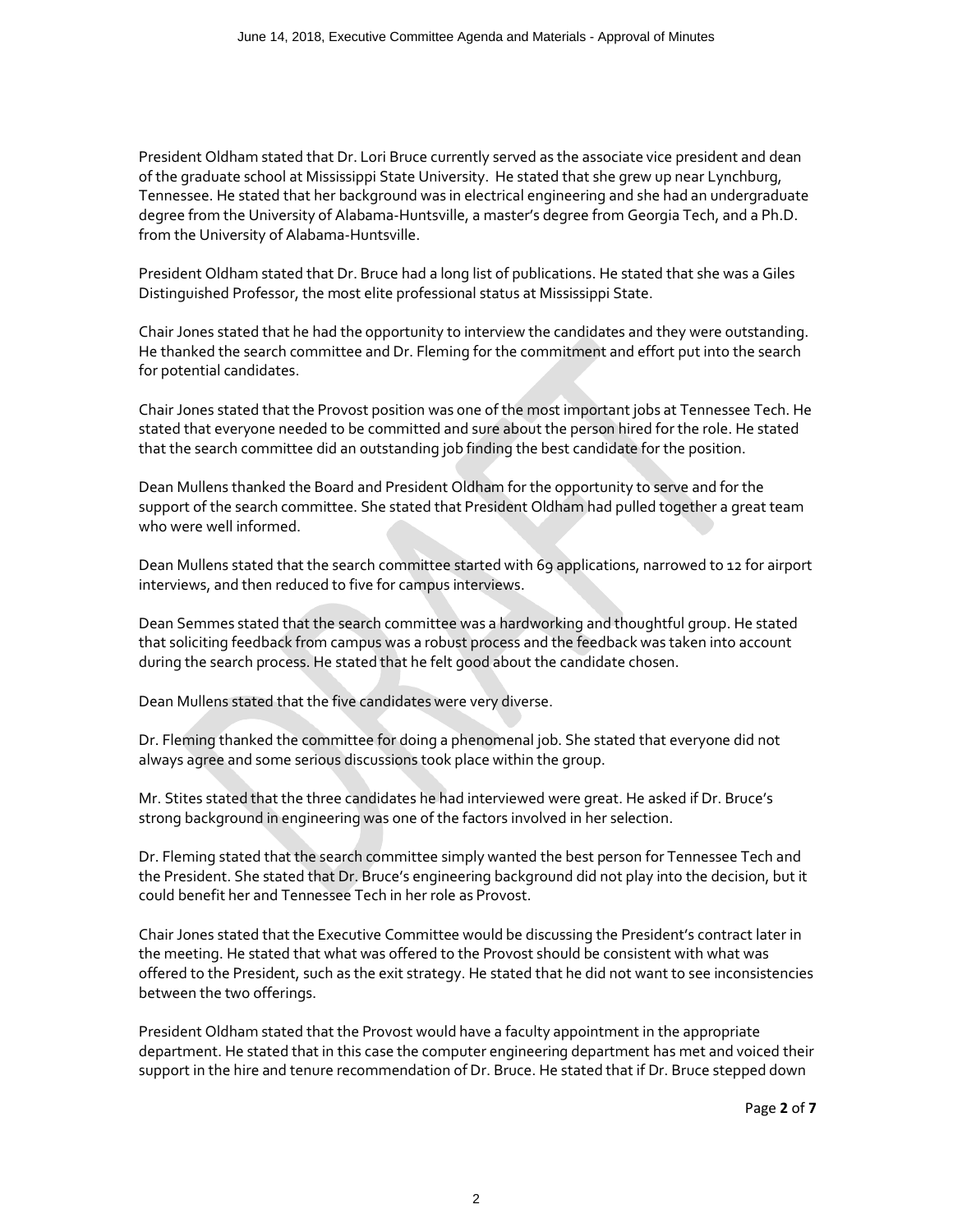from the Provost position, she would have a faculty position in the academic department where tenure was granted. He stated that her salary would be adjusted to be consistent with the same language as the contract for the president.

Chair Jones asked if Dr. Bruce would accurately and honestly represent the wishes of the faculty and support staff.

Dean Semmes stated that he believed she would accurately reflect the faculty. He stated that when the feedback was received from campus, there was strong support from the faculty.

Ms. Harper moved to accept Dr. Lori Bruce for the Provost position at Tennessee Tech University. Mr. Stites seconded the motion.

At the request of the Chair, Ms. Carpenter took a roll call vote. The motion carried unanimously.

President Oldham thanked Dr. Stephens for his service as interim provost.

Dr. Bruce then joined the meeting via conference call.

Chair Jones congratulated Dr. Bruce and stated that the Board of Trustees was very excited for Dr. Bruce to join Tennessee Tech. He stated that the position was one of the most important hires that Tennessee Tech could make. He stated that he challenged Dr. Bruce to help move Tennessee Tech forward and bridge the gap between the president, administration, faculty, and Board of Trustees.

Dr. Bruce thanked the search committee for providing her the opportunity to be a candidate and for all its hard work. She stated Tennessee Tech had a lot to be proud of and not the least of which was the people. She stated that she appreciated everyone's hospitality and honest insight. She stated that everyone's love for Tennessee Tech was clear.

Dr. Bruce stated that she was excited to work under President Oldham's leadership. She stated that she appreciated the confidence from President Oldham and the Board in her ability to serve as Provost. She stated that she looked forward to serving Tennessee Tech and becoming part of the Tech family.

## AGENDA ITEM IV—APPROVAL OF BRANDON JOHNSON FOR THE VICE PRESIDENT FOR ENROLLMENT AND CAREER PLACEMENT POSITION

President Oldham stated that Tennessee Tech completed several rounds of interviews to fill the Vice President for Enrollment and Career Placement position.

President Oldham stated that the position was restructured in the fall of 2017 to add a new division career placement - in enrollment management. He stated that the focus was to put emphasis on the total life cycle of the student, from recruitment to career.

President Oldham stated that Dr. Brandon Johnson had a background in smaller private institutions. He stated that a private school background could offer a higher level of competition for students and how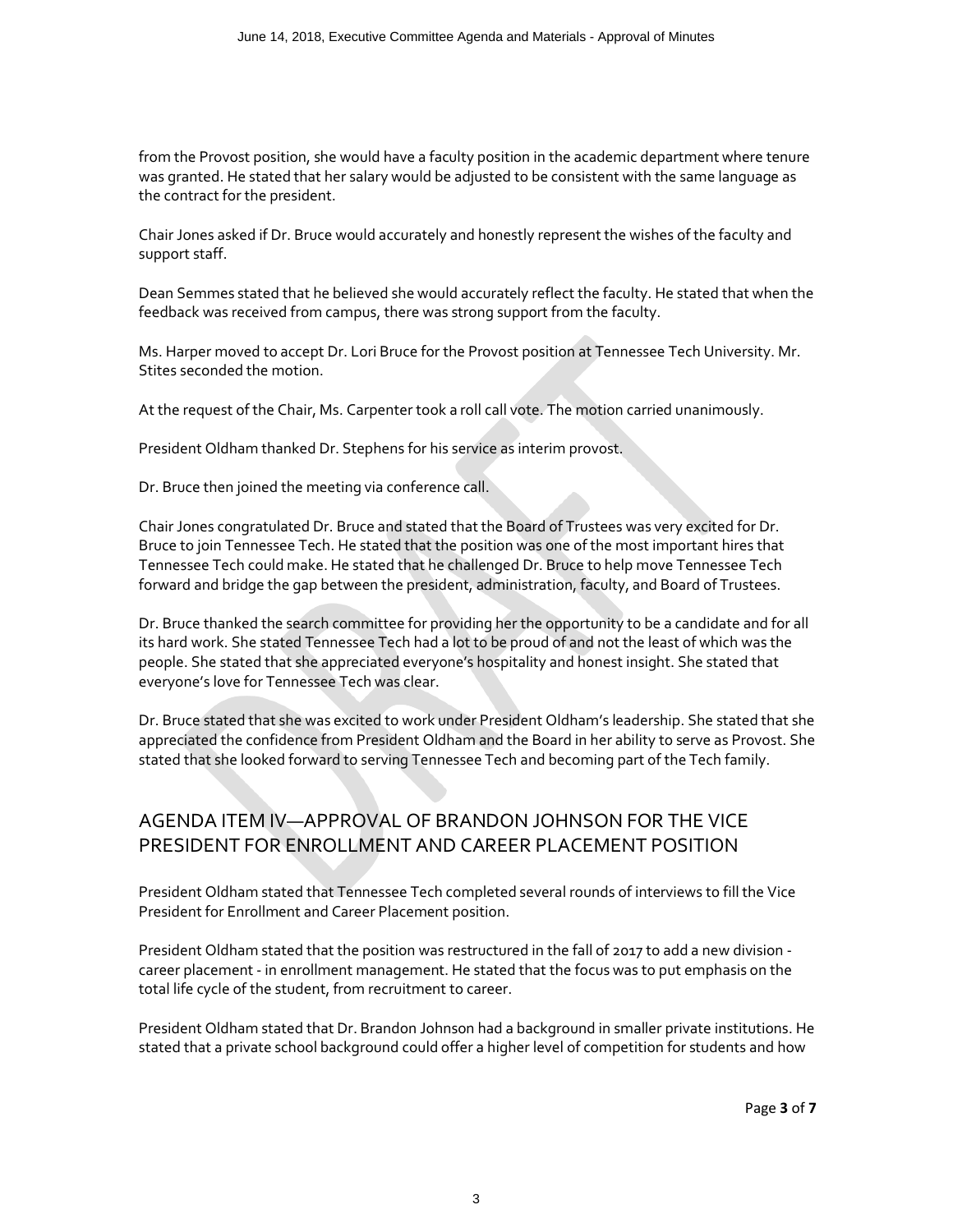that enterprise was managed. He stated that Dr. Johnson has had the opportunity to develop skills in many different areas because smaller institutions are not staffed as broadly as larger ones.

President Oldham stated that Dr. Johnson was from a small city in Iowa. He stated Dr. Johnson was currently located in Kansas City, Missouri, at Avila University and had a doctorate in educational leadership from Baker University.

President Oldham stated that he was delighted to present Dr. Johnson to the Executive Committee for the Vice President for Enrollment and Career Placement position.

Chair Jones stated that he had the opportunity to talk extensively with Dr. Johnson. He stated that Dr. Johnson was energetic and motivated and he was impressed.

Chair Jones stated that since he was not from academia he cannot say exactly what the position entails. He stated that Dr. Johnson seemed to have a good handle on what he planned to do at Tennessee Tech.

Chair Jones stated that he discussed the need for diversity at Tennessee Tech with Dr. Johnson. He stated that Dr. Johnson had worked on that issue at Avila University and had success. He stated that Dr. Johnson had described some outstanding strategy and plans for Tennessee Tech regarding the need for diversity.

Ms. Harper stated that the Enrollment Management and Career Placement position was a critical position for Tennessee Tech, particularly the need for diversity.

Mr. Stites stated that Tennessee Tech used effective processes to attract students. He stated that Tennessee Tech ended up with more student enrollment than anticipated. He stated the increased enrollment was achieved by approaching students that had not committed to attending Tennessee Tech.

Dr. Leslie Crickenberger stated that the Fall of 2017 admits as first-time freshmen resulted in a 44.9 percent yield.

President Oldham thanked Dr. Crickenberger for serving in Human Resources and Enrollment Management for the past year.

Dr. Johnson joined the meeting via conference call.

Ms. Harper moved to accept Brandon Johnson for the Vice President for Enrollment and Career Placement Position at Tennessee Tech University. Mr. Stites seconded the motion.

At the request of the Chair, Ms. Carpenter took a roll call vote. The motion carried unanimously.

Dr. Johnson stated that he was excited to begin working and joining the Tennessee Tech family. He stated that he hoped to have a positive impact on enrollment. He thanked Tennessee Tech for the opportunity.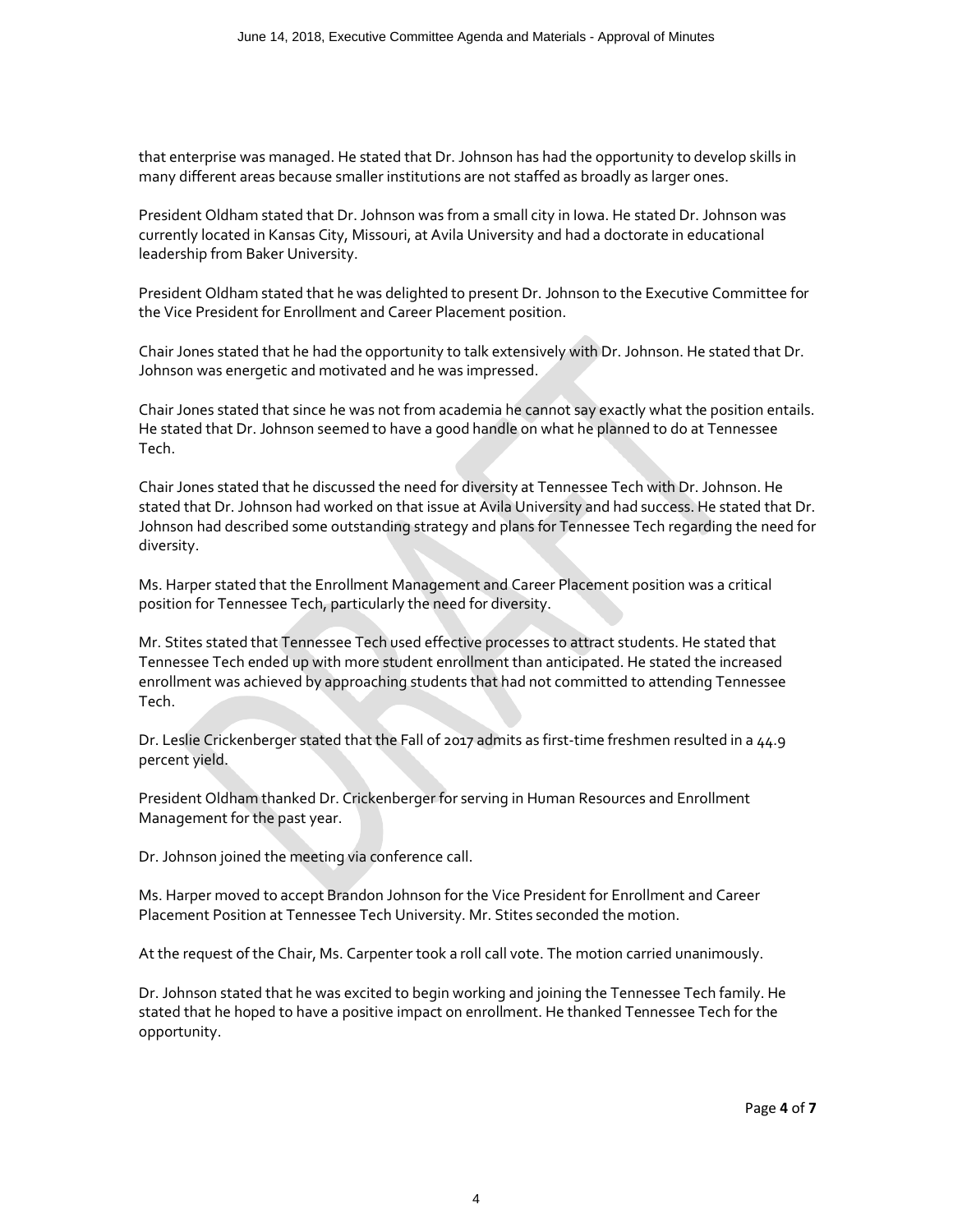### AGENDA ITEM V—REVIEW OF TEMPLATE PRESIDENT'S CONTRACT

Chair Jones stated that a president's contract was needed at Tennessee Tech for protection, stability, and to have an exit strategy. He stated that the process by asking Ms. Carpenter to research presidential contracts and to provide a draft.

Chair Jones stated that he reviewed, discussed, and revised the draft with Ms. Carpenter. He stated that Ms. Carpenter then took the draft to the Executive Committee members independently for review and suggestions. He stated President Oldham then saw the draft and commented on it. He stated that he was pleased with the current draft.

Chair Jones stated that the contract was a five-year contract. He stated the contract does not cover goals or strategic planning that were covered in the annual president's evaluation process. He stated that the contract covered employment and exit strategy.

Ms. Carpenter stated that she had asked Dr. Stinson and Dr. Crickenberger to review the draft contract for compliance with fiscal and human resources. She stated that both had reviewed the document and suggested changes that were incorporated into the current draft.

Ms. Carpenter stated that the contract contemplated several endings to the relationship with the president. She stated that an example was if the president's agreement expired or the president resigned in good standing, the president had the option to move to a faculty position. She stated that in any scenario that the president moved to a faculty position the salary would equal no less than the average of the top 10 highest paid faculty members.

Chair Jones stated that the contract defined a formula for the president's salary if he moved to any other position at Tennessee Tech. He stated that he was unsure of the standard for other universities, but the contract was a starting point for a policy that he believed all administrators should abide by.

Ms. Harper stated that she extensively reviewed the Association of Governing Boards literature, which recommended that universities have a presidential contract.

Mr. Stites stated that the contract was an unequivocal statement of support for the president of Tennessee Tech. He stated that Tennessee Tech looked to the president for vision and carrying out the will of the Board for Tennessee Tech. He stated that he made sure the contract included an exit strategy for Tennessee Tech if the president did not fulfill his job.

Mr. Stites stated that President Oldham was doing a great job and has full support of the Board.

Ms. Carpenter stated that there was a drafting error on the contract. She stated that the revised section B on page 4 provided that the president would not automatically receive an across-the-board salary increase if the state gave across-the-board increases to employees.

Chair Jones stated that if the motion carried, the Executive Committee was recommending that the template of the president's contract go to the full Board for approval and be placed on the Board's regular agenda. He stated that if the Board accepted the template then the template would be offered to President Oldham as a contract.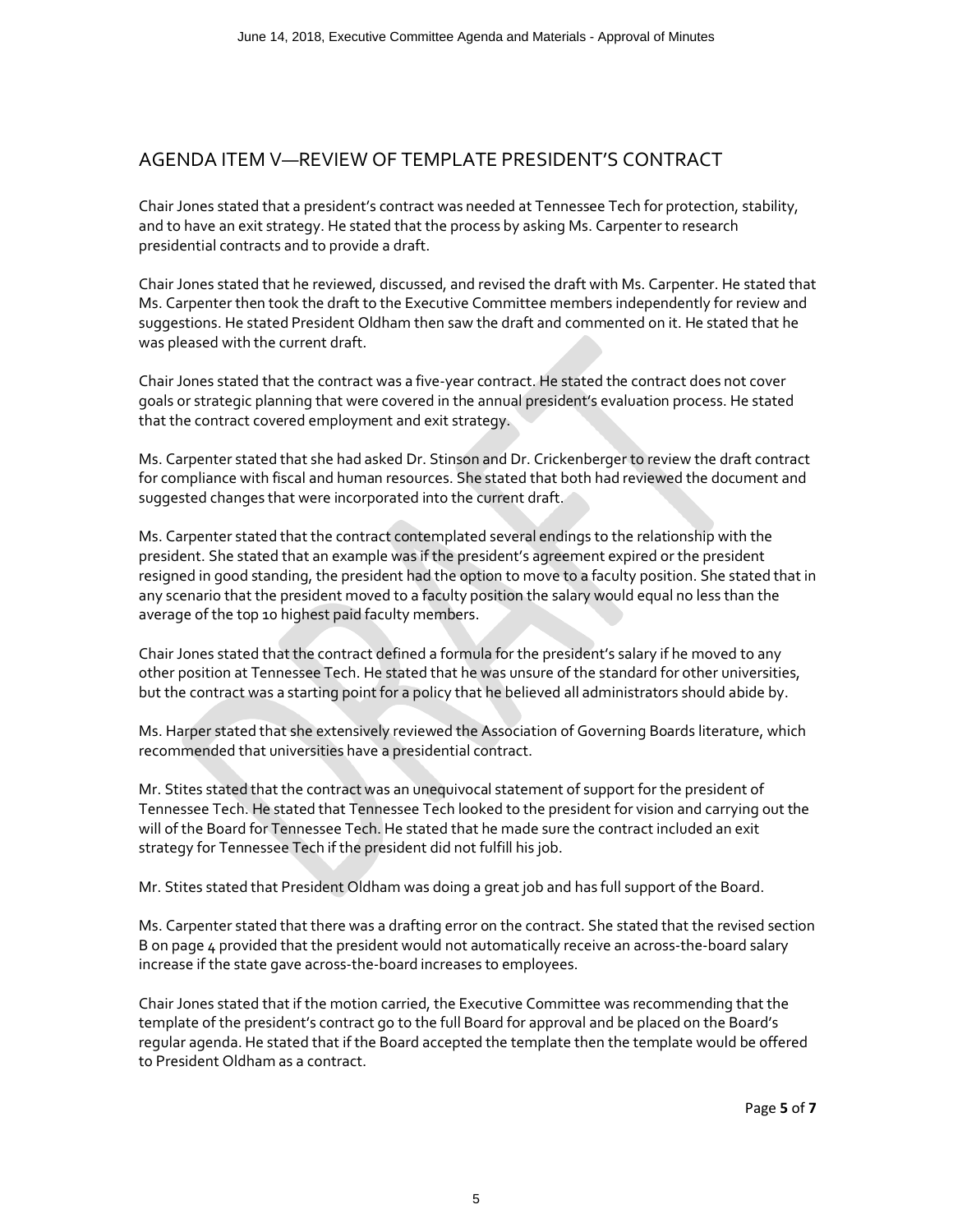Ms. Harper moved to send the revised template president's contract to the Board for approval and be placed on the Board's regular agenda. Mr. Stites seconded the motion.

Chair Jones stated that the formatted template was a road map for current and future presidents of Tennessee Tech. He stated that at any moment the Board could make changes to the template.

At the request of the chair, Ms. Carpenter took a roll call vote. The motion carried unanimously.

### AGENDA ITEM VI—OTHER BUSINESS

Chair Jones stated that the Board was aware of the concerns with a research project. He stated that Dr. Fleming suggested to Dr. Oldham that there should be an investigation. He stated that he believed that the investigation was appropriate.

Chair Jones stated that it was not the Board's position currently to make any statements about the matter during the investigation. He stated that the investigation needed to run its course. He stated he had talked to President Oldham about it and supported him in doing the investigation.

Chair Jones stated that the Board needed to have confidence in the integrity of the President and Tennessee Tech to handle the matter in the correct way.

Chair Jones stated that he understood the confidentiality requirements with the research sponsor and with the investigation. He stated that assumptions, accusations, and malicious intent should have no place at Tennessee Tech.

Chair Jones stated that the Board wanted integrity and for Tennessee Tech to be able to do research for other organizations in the right way. He stated that there did not need to be an environment created where no commercial business wanted to come to Tennessee Tech to have research done.

Dr. Fleming stated that she felt comfortable with the process and the way Tennessee Tech was handling the situation.

Chair Jones stated that the Board, faculty, administrators, and staff needed to have confidence in each other and expect that all sides are doing their best and with the right attitude.

Ms. Vanhooser asked if there were start dates for the new hires.

President Oldham stated Dr. Bruce's letter read on or before May 1, 2018. He stated that Dr. Johnson would start April 1, 2018.

#### AGENDA ITEM VII—ADJOURNMENT

There being no further business, the meeting adjourned at 2:48 p.m.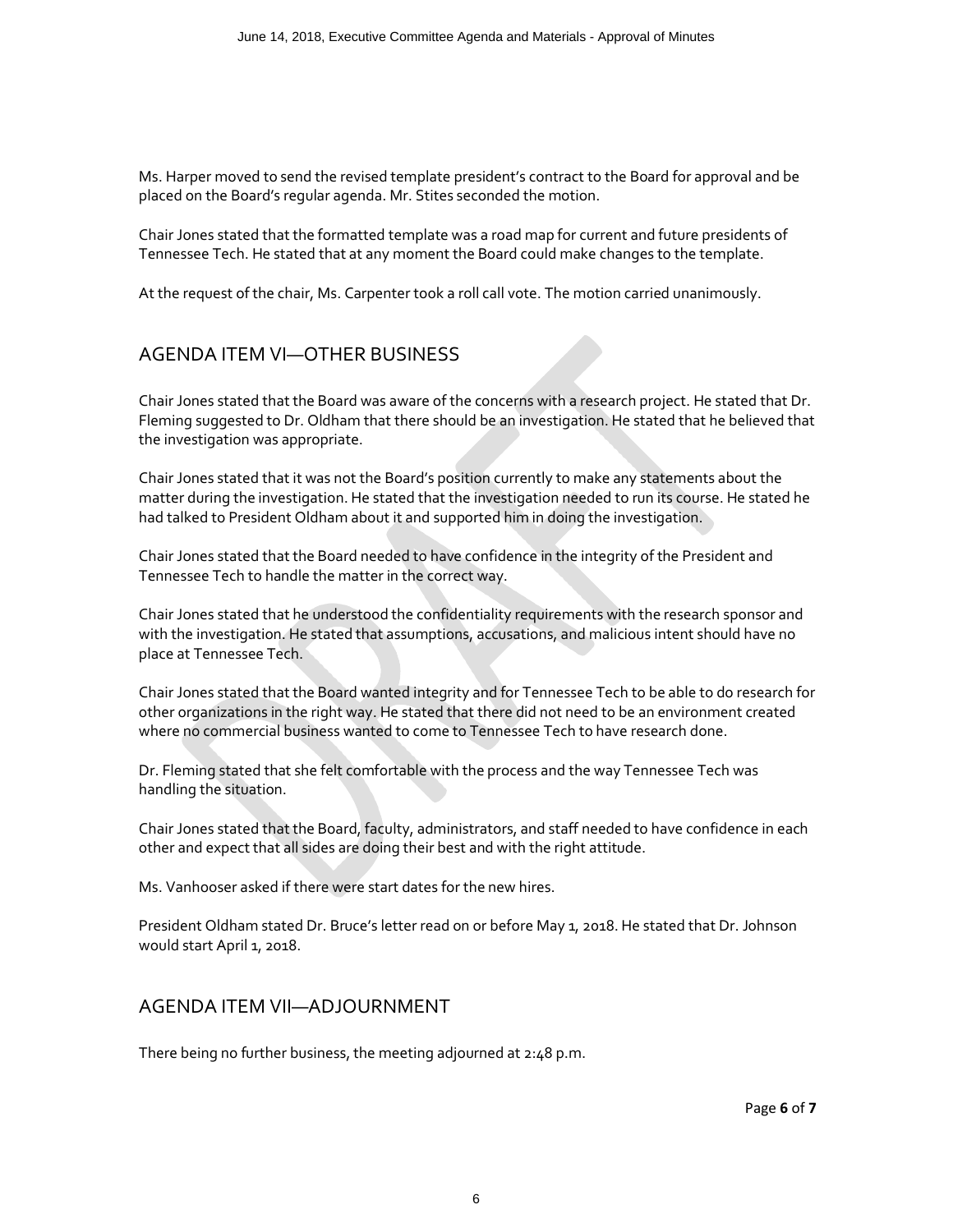Approved,

Kae Carpenter, Secretary

**\_\_\_\_\_\_\_\_\_\_\_\_\_\_\_\_\_\_\_\_\_\_\_\_\_\_\_\_\_\_\_\_\_\_\_\_\_\_\_\_\_\_**

Page **7** of **7**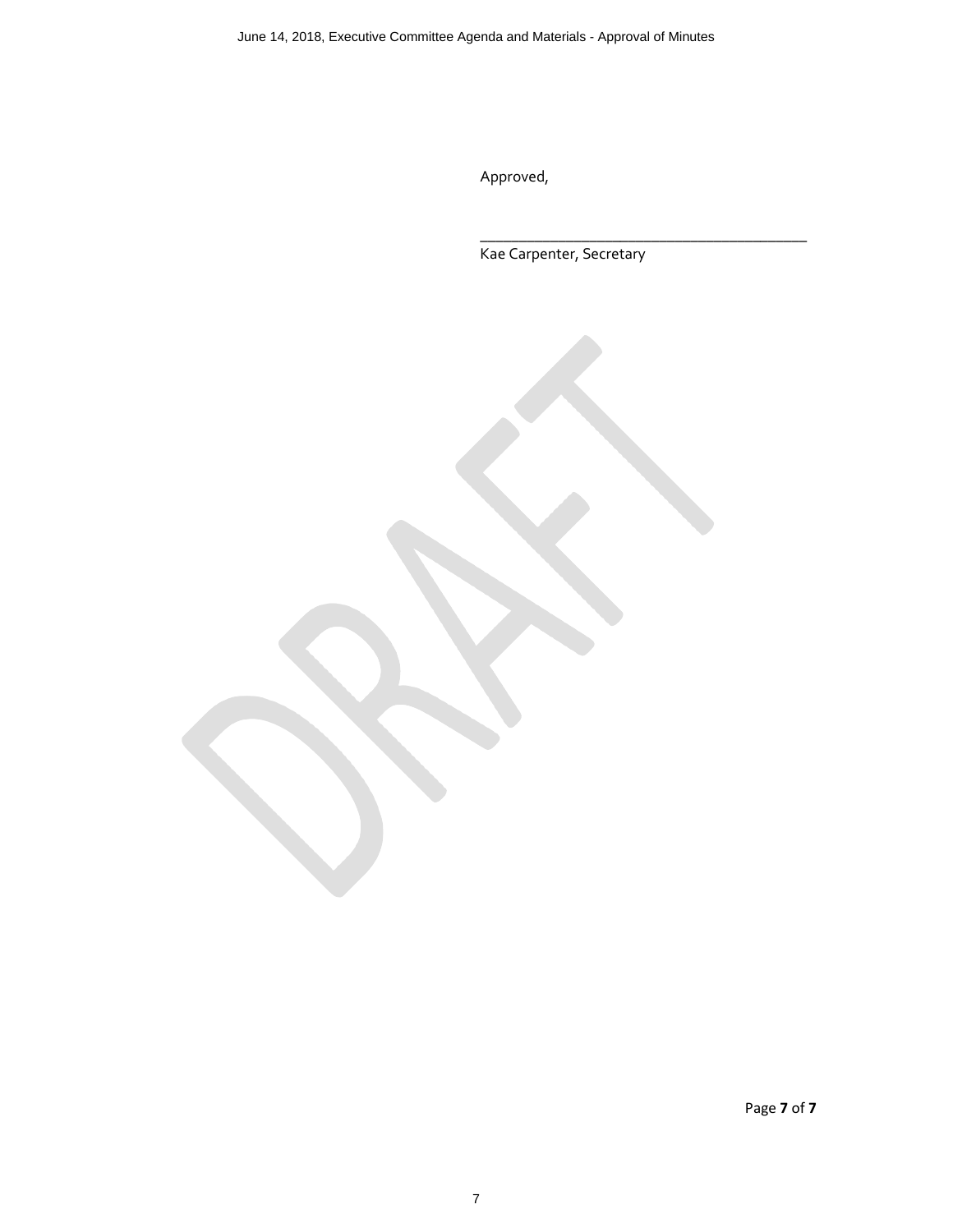

## **Agenda Item Summary**

**Date:** June 14, 2018

**Agenda Item:** President's Evaluation Process



#### **PRESENTER:** Tom

**PURPOSE & KEY POINTS:** The Executive Committee is responsible for organizing and conducting an annual performance review of the President. As part of that responsibility, the Committee needs to approve (a) a timeline for completion of the process, (b) a Board assessment questionnaire; (3) a Cabinet assessment questionnaire; and (4) discuss other matters as required by the "Procedures for President's Performance Review" adopted by the Board.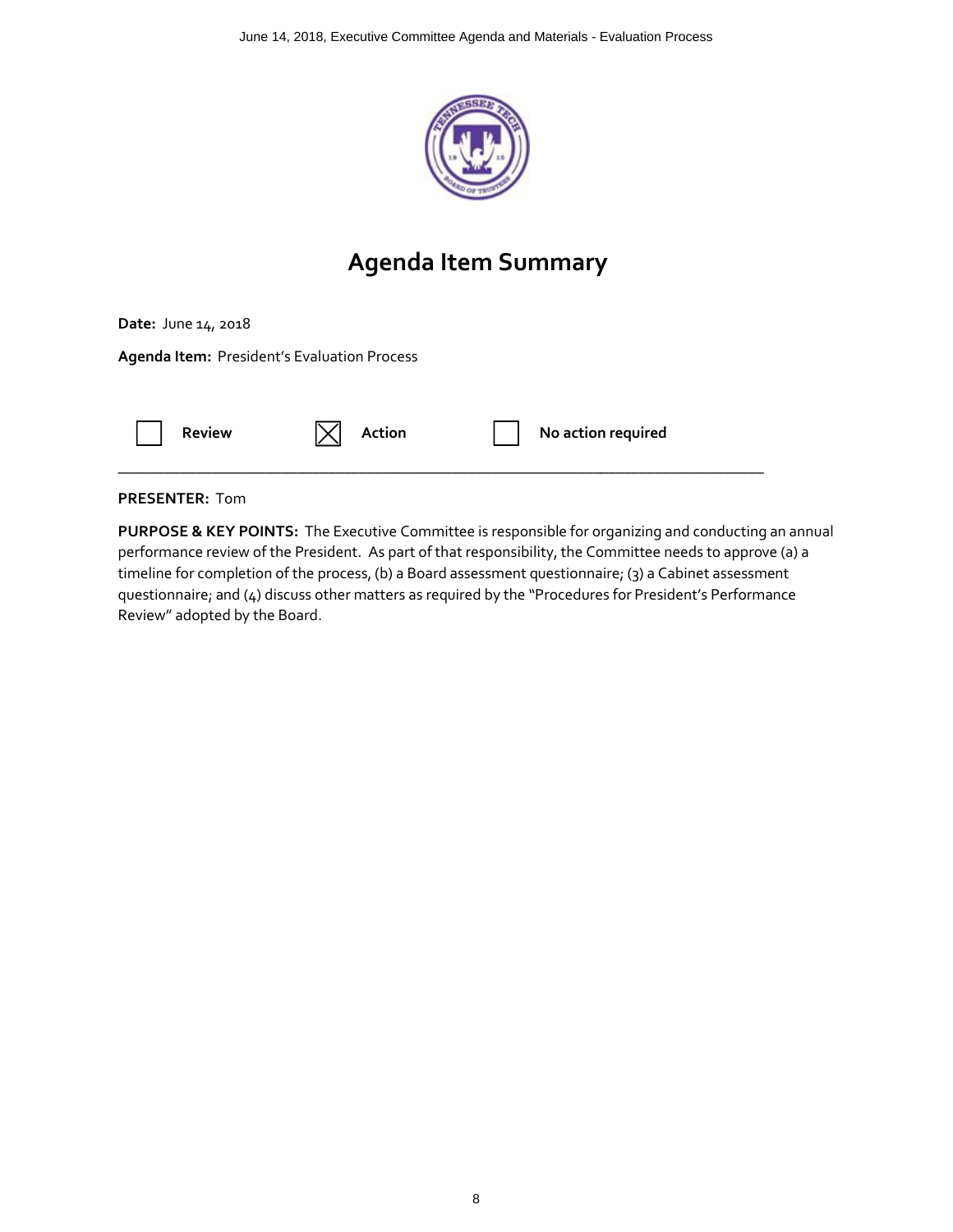

## **Synopsis of President's Evaluation Process**

- 1. The President submits a self-assessment to the Executive Committee.
- 2. The Executive Committee sends assessment to the Board members and solicits comments from them.
- 3. The Executive Committee reviews confidential faculty evaluations of the President and other comments, if any.
- 4. The Executive Committee Representative summarizes comments from faculty evaluations, the Board, and others received, if any, and shares the confidential summary with Executive Committee.
- 5. The Executive Committee Representative meets with the President to review the material.
- 6. The Executive Committee Representative provides a confidential written summary of meeting to the President and to the Board.
- 7. The President and Board members are given an opportunity to offer comments to the written summary.
- 8. The Executive Committee Representative will provide a final copy of the confidential evaluation to the President and the Board.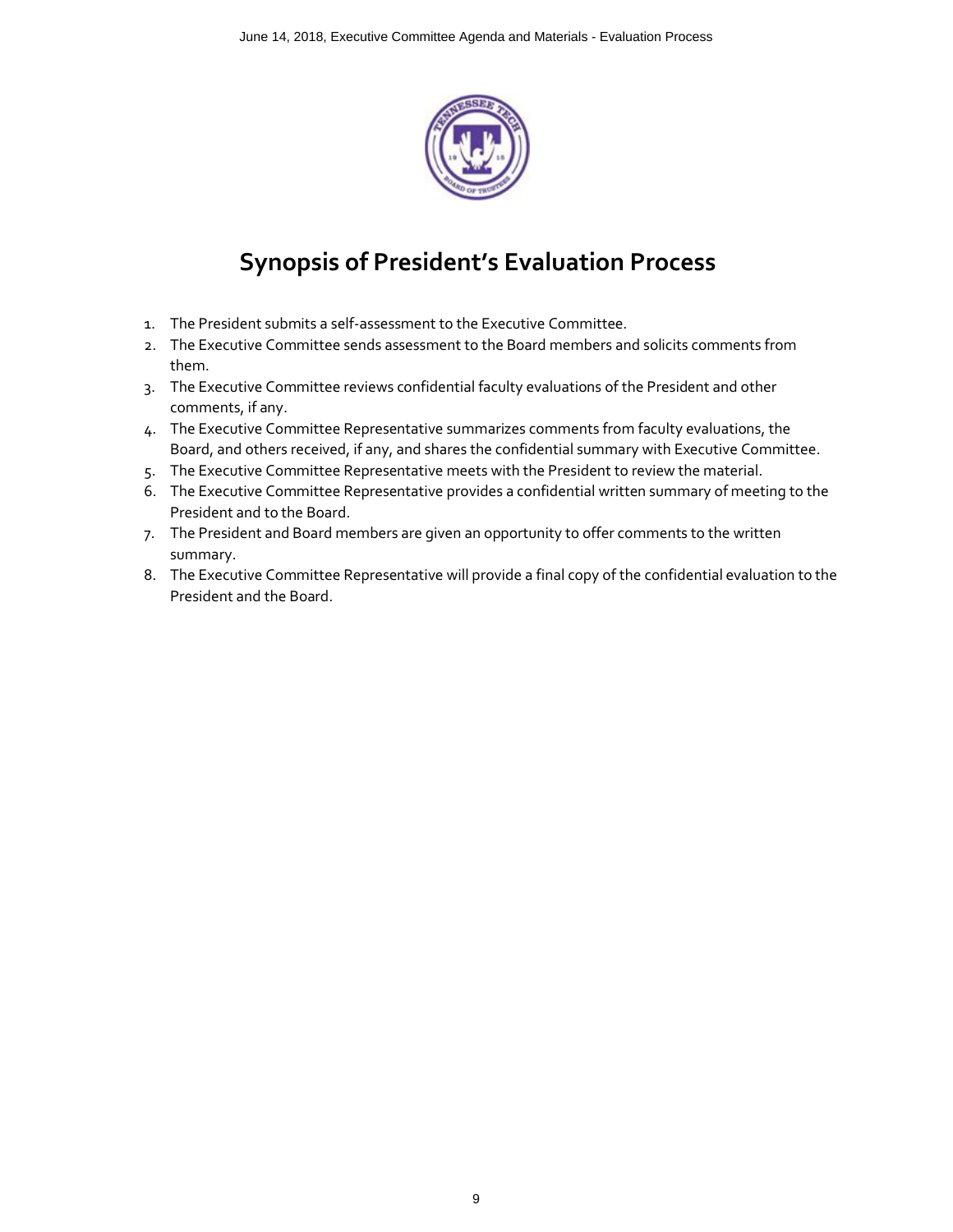

## **Procedures for President's Performance Reviews and Comprehensive Reviews**

#### **I. Purposes**

**A.** The purposes of the annual performance review are:

- **1.** To assist the Board in determining whether the President's performance is effective;
- **2.** To enable the President to enhance his or her performance and leadership;
- **3.** To promote good communications and strong working relationships between the President, the Board, and Tennessee Tech constituencies;
- **4.** To enable the President and the Tennessee Tech Board of Trustees ("Board") to set mutually agreeable goals; and
- **5.** To inform Board decisions on compensation and other terms of employment for the President.
- **B.** The purpose of the process is to provide the Board with a full opportunity to provide input to the President's evaluation while according the President the same level of confidentiality enjoyed by all other Tennessee Tech employees.

#### **II. Responsibility**

-

- **A.** Pursuant to TTU Policy 002 (Selection, Evaluation, and Retention of the President), the Board is responsible for assessing the President's performance.
- **B.** Pursuant to TTU Policy 005 (Board Committees), the Board has delegated to the Executive Committee the responsibility for organizing and conducting an annual performance review of the President.

#### **III. Process for the President's Annual Performance Review**

- **A.** The President shall prepare a written self-assessment statement in a format and according to a timetable mutually agreed upon by the President and the Executive Committee. The statement shall include the following:
	- **1.** Progress toward meeting goals and expectations previously agreed upon<sup>1</sup> by the President and the Board,
	- **2.** Assessment of Tennessee Tech's strategic directions pertaining to its mission and vision statements,

<sup>1</sup> This requirement is not applicable to the President's evaluation in fiscal year 2018 or in the first year of any subsequent President's tenure. In those cases, the President shall identify reasonable goals in writing and submit them to the Executive Committee and Board for approval.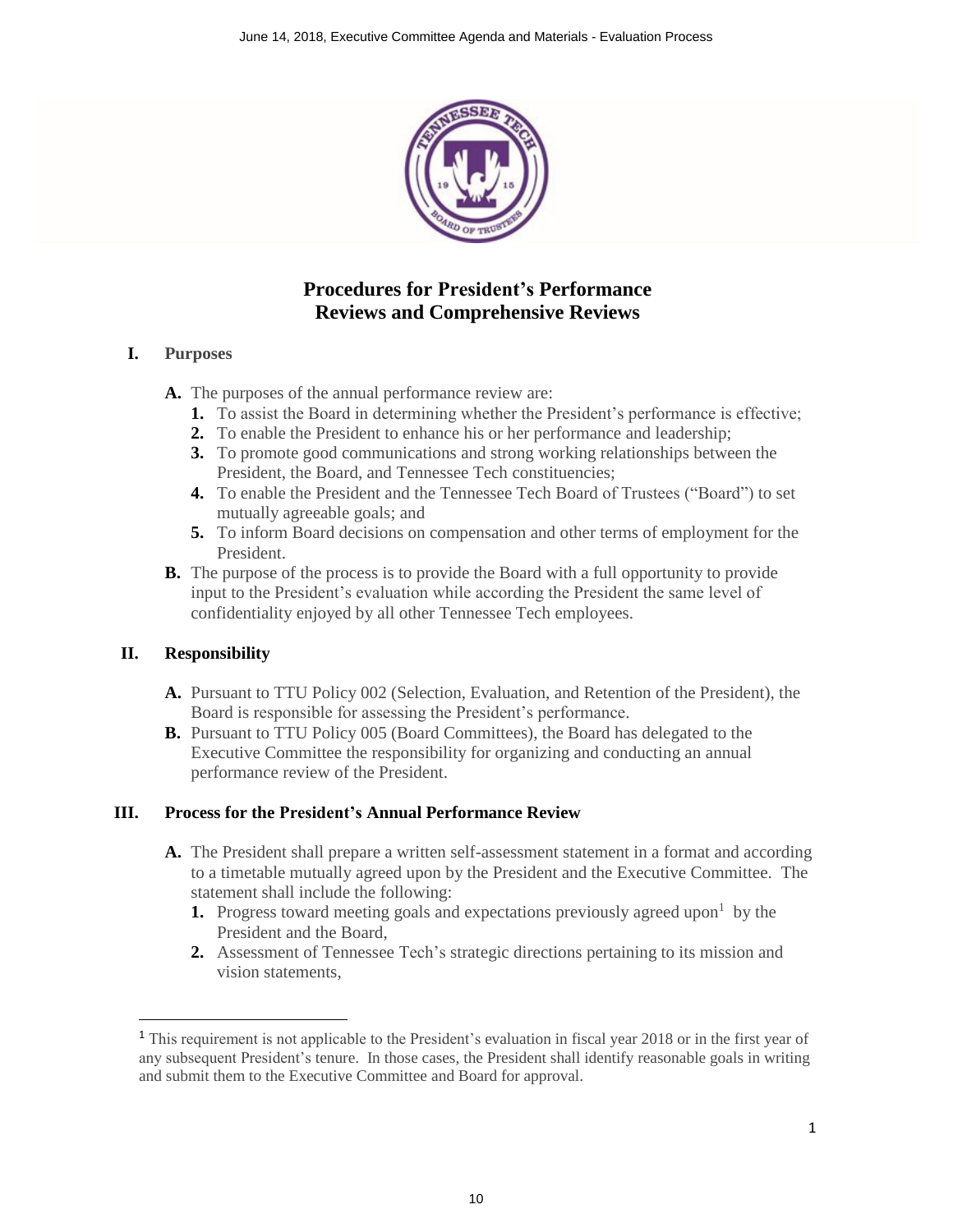- **3.** Assessment of the overall academic quality of Tennessee Tech, including its achievements and accomplishments,
- **4.** Assessment of Tennessee Tech's financial status,
- **5.** Identification of significant institutional challenges faced over the prior year, and a prospective statement of challenges and opportunities facing Tennessee Tech in the upcoming year, and
- **6.** Goals proposed by the President for the coming year.
- **B.** After receipt of the President's confidential self-assessment statement, the Executive Committee will confidentially share the President's self-assessment with the Board and solicit confidential written feedback from the Board members on the President's statement.
- **C.** The Executive Committee will also review the confidential faculty evaluations of the President submitted pursuant to TTU Policy 209 (Faculty Evaluation of University Administrators) and may, in its sole discretion or at the request of the Board, solicit additional confidential feedback from faculty, administrators, or staff as needed.
- **D.** The Chair of the Board or a member of the Executive Committee designated by the Chair (either of whom hereinafter referred to as "the Executive Committee Representative") will summarize the written comments from faculty evaluations, the board, and others received and share the summary with the Executive Committee for its review.
- **E.** Based on the summary of the materials received, the Executive Committee Representative will meet with the President concerning the President's self-assessment statement, feedback received, and the President's goals and expectations for the coming year.
- **F.** Based on the President's self-assessment statement, feedback received, and the meeting with the President, the Executive Committee Representative will prepare a confidential draft written assessment of the President's performance, and share this assessment with the President and the Board, who may offer confidential written comments concerning this assessment. The Executive Committee Representative will incorporate these comments as appropriate.
- **G.** The Executive Committee Representative will provide a copy of the final confidential written assessment to the Board and the President.
- **H.** The Executive Committee may, in its sole discretion, vary the requirements of the annual performance review process.

#### **IV. Periodic Comprehensive Review**

- **A.** Two years after the first annual assessment of the President is conducted, the Executive Committee should consider whether or not to perform a comprehensive review of the President's performance in a subsequent year.
- **B.** If such a comprehensive review is to be performed, the Executive Committee may choose to engage the assistance of one or more external advisors.

Approved by the Board on August 17, 2017.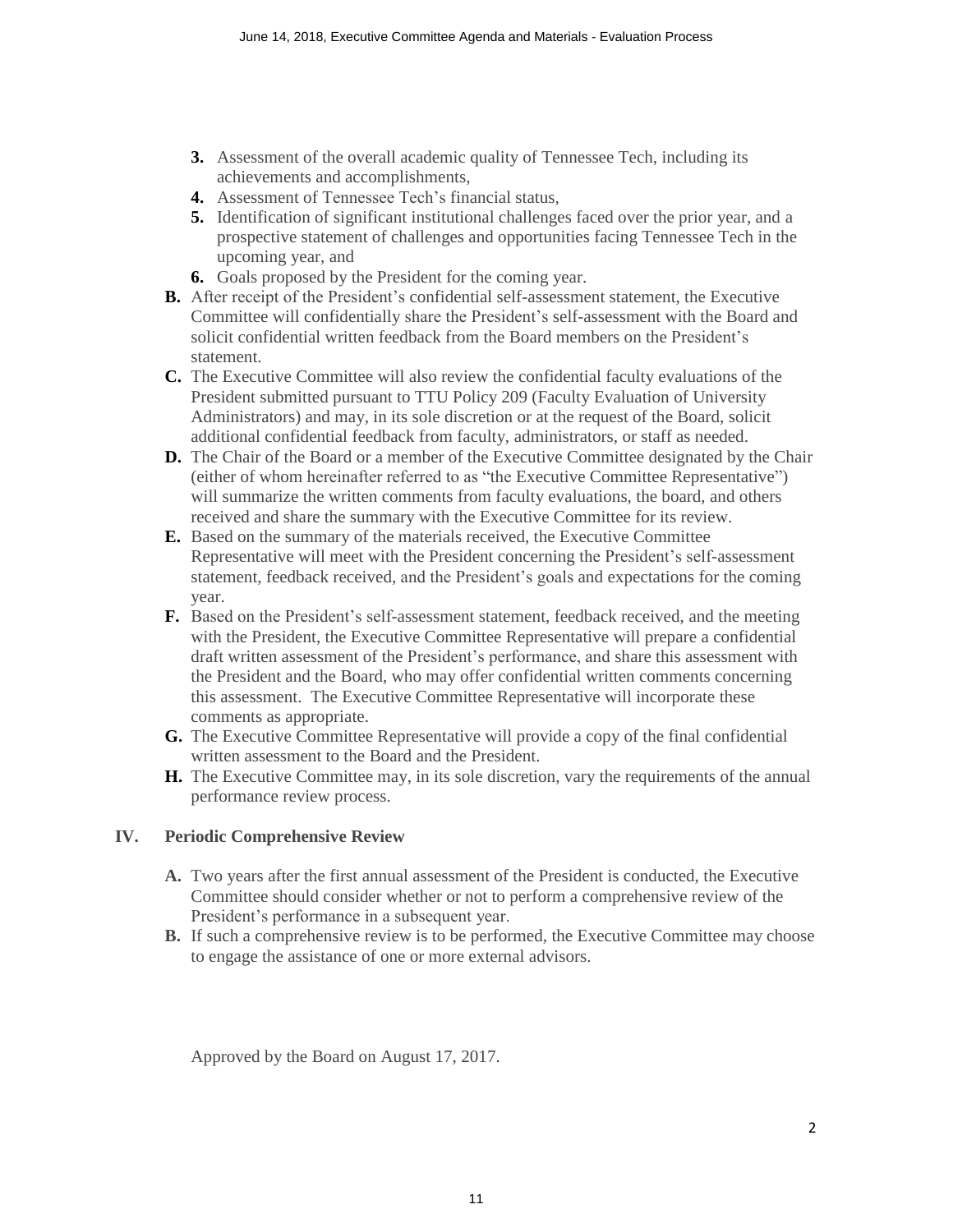#### 2018 TIMELINE FOR PRESIDENT'S EVALUATION

#### PLEASE NOTE THAT ALL DOCUMENTS RELATED TO EVALUATIONS ARE CONFIDENTIAL PURSUANT TO TENNESSEE CODE ANNOTATED SECTION 10-7-504(a)(26)

| June 14               | Executive Committee ("EC") meeting to finalize evaluation timeline and<br>discuss process.                                                                                |
|-----------------------|---------------------------------------------------------------------------------------------------------------------------------------------------------------------------|
| June 26               | Quarterly Board meeting.                                                                                                                                                  |
| June 27               | President's confidential self-assessment due to EC. President' Office will<br>provide faculty evaluations to EC.                                                          |
| June 28               | EC sends President's confidential self-assessment to Board members and<br>requests their confidential assessments. EC also sends assessment survey<br>to Cabinet members. |
| July 13               | Board and Cabinet members' confidential assessments of President due<br>to EC.                                                                                            |
| By July 27            | Executive Committee Representative ("ECR") completes a confidential<br>summary of the assessments and confidentially shares with EC.                                      |
| By August 8           | ECR meets with President to discuss combined assessments.                                                                                                                 |
| By August 17          | ECR drafts confidential evaluation based on combined assessments and<br>meeting with President and sends confidential draft evaluation to<br>President and Board.         |
| By August 31<br>which | Board members may provide additional confidential written comments,<br>the ECR may incorporate into the final confidential written evaluation.                            |
| By September 10       | ECR gives the final confidential written evaluation to President and<br>Board.                                                                                            |
| September 13          | Quarterly Board meeting.                                                                                                                                                  |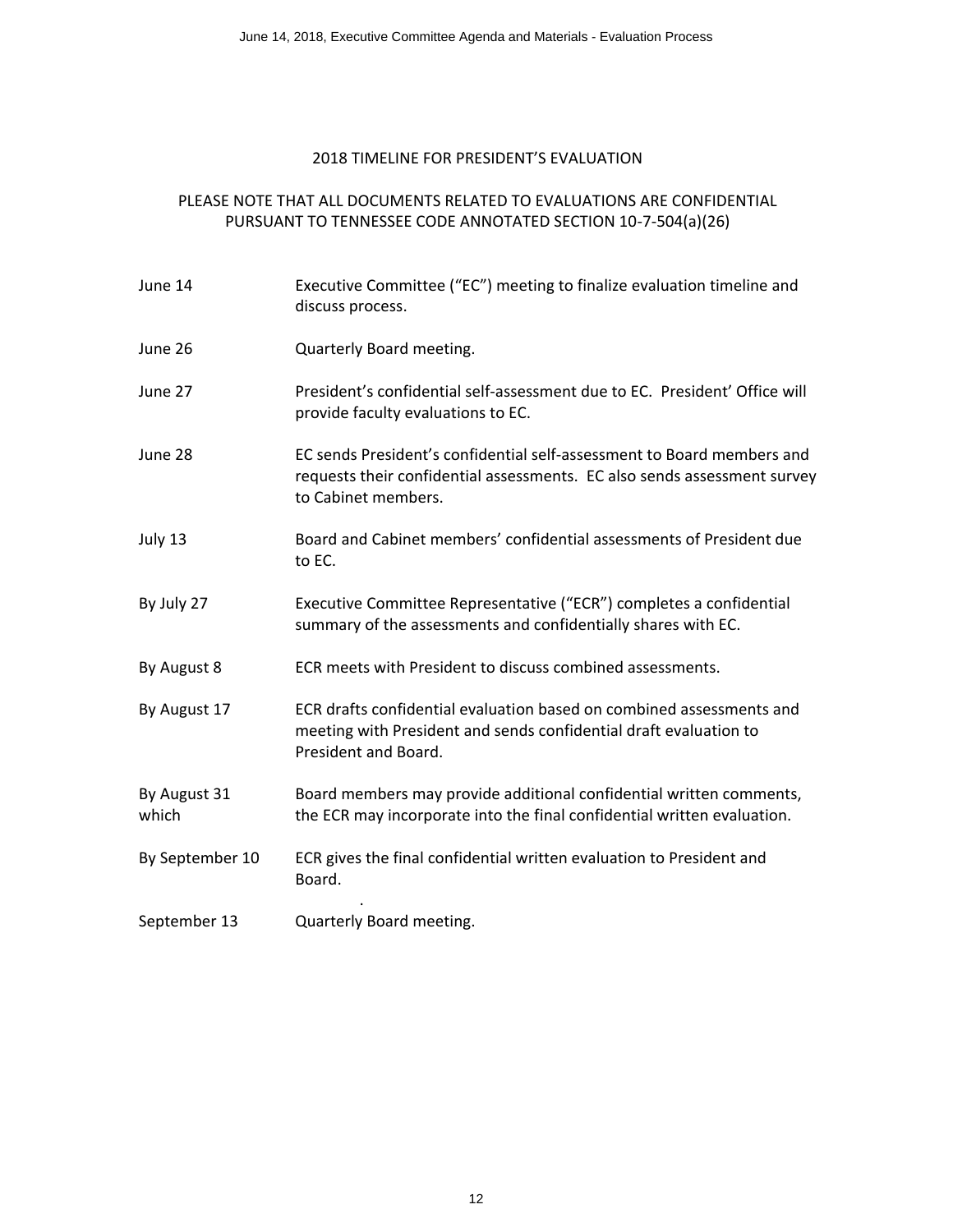DRAFT Printed On: June 12, 2018 Printed On: June 12, 2018



As part of the President's performance review, the Executive Committee is soliciting written feedback from the Board members on the President's written self-assessment and goals. The Executive Committee also welcomes Board members' feedback on a series of questions related to the President's job performance.

Your responses to this questionnaire are a very important step in the review process and will be submitted anonymously. The Executive Committee thanks you advance for providing this feedback.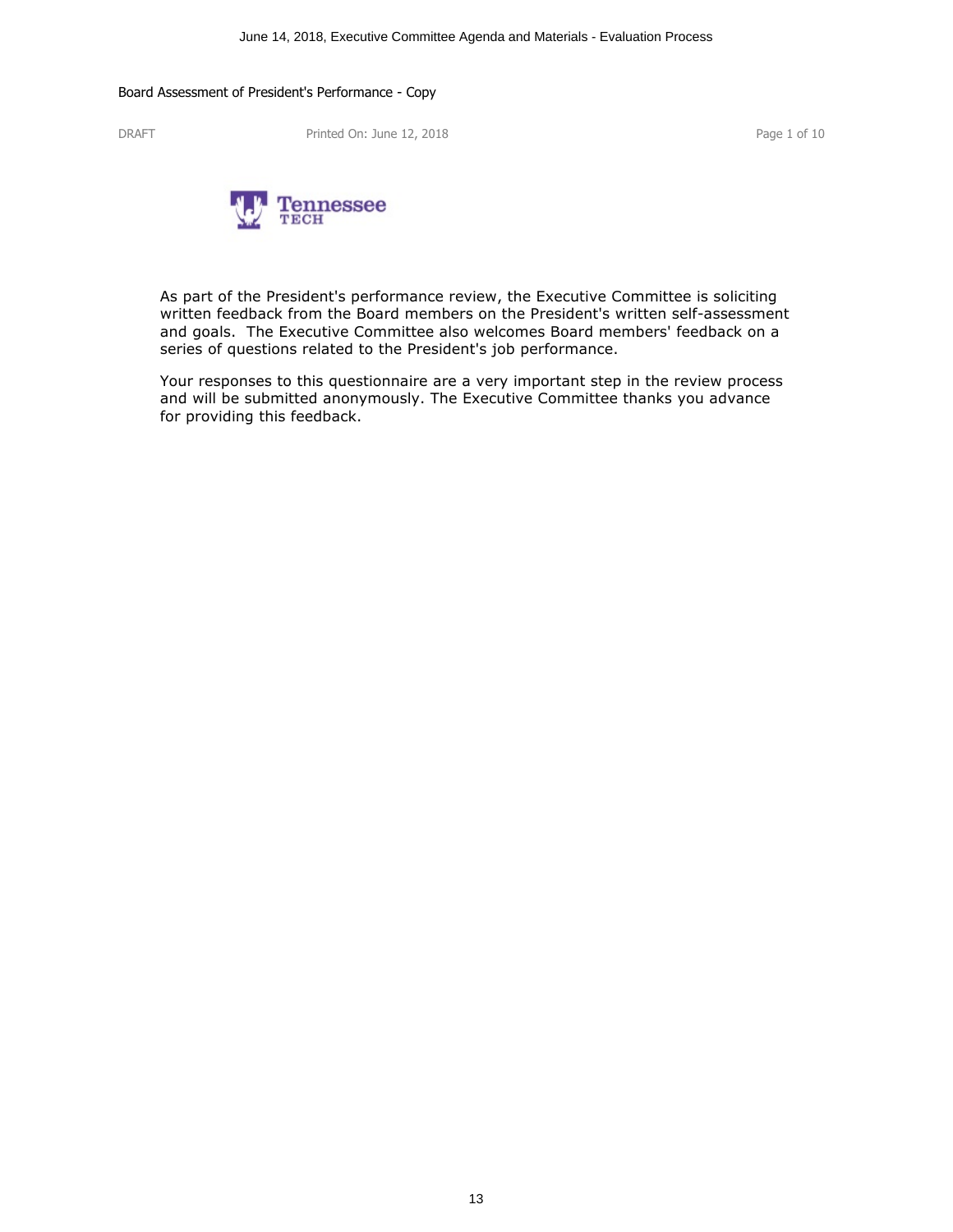DRAFT Printed On: June 12, 2018 Printed On: June 12, 2018

| <b>Assessment Questions</b>                                                                                                                                                                                                                                                                                                                                                                                                                                                                                                                            |                                  |  |  |                       |            |  |
|--------------------------------------------------------------------------------------------------------------------------------------------------------------------------------------------------------------------------------------------------------------------------------------------------------------------------------------------------------------------------------------------------------------------------------------------------------------------------------------------------------------------------------------------------------|----------------------------------|--|--|-----------------------|------------|--|
| $\overline{Q}$ : 1                                                                                                                                                                                                                                                                                                                                                                                                                                                                                                                                     |                                  |  |  |                       |            |  |
| The President satisfactorily completed a new strategic plan that (a) includes an<br>overarching framework to define Tennessee Tech and guide its priorities, (b) includes<br>a strategy for continuing, online/distance, and adult education, (c) includes a<br>framework for integration of student success and career development, (d) identifies<br>innovative programs to differentiate Tennessee Tech and meet underserved current<br>or future educational needs, and (e) identifies specific near term FY18 and FY19<br>priorities and tactics. |                                  |  |  |                       |            |  |
| Not Able to Assess                                                                                                                                                                                                                                                                                                                                                                                                                                                                                                                                     | Strongly Disagree Disagree Agree |  |  | <b>Strongly Agree</b> |            |  |
|                                                                                                                                                                                                                                                                                                                                                                                                                                                                                                                                                        |                                  |  |  |                       | Required * |  |
| Comments (optional)                                                                                                                                                                                                                                                                                                                                                                                                                                                                                                                                    |                                  |  |  |                       |            |  |
|                                                                                                                                                                                                                                                                                                                                                                                                                                                                                                                                                        |                                  |  |  |                       |            |  |
|                                                                                                                                                                                                                                                                                                                                                                                                                                                                                                                                                        |                                  |  |  |                       |            |  |

## Q: <sup>2</sup>|

The President satisfactorily completed an enrollment management plan for Fall 2018 and beyond that emphasizes Tennessee Tech's value proposition and diversity.

| Not Able to Assess Strongly Disagree Disagree Agree Strongly Agree |                                                                     |  |  |
|--------------------------------------------------------------------|---------------------------------------------------------------------|--|--|
| $\left( \begin{array}{c} \lambda \\ \lambda \end{array} \right)$   | $\begin{array}{ccccccccccccccccc}\n0 & 0 & 0 & 0 & 0 & \end{array}$ |  |  |
|                                                                    |                                                                     |  |  |

*Required \**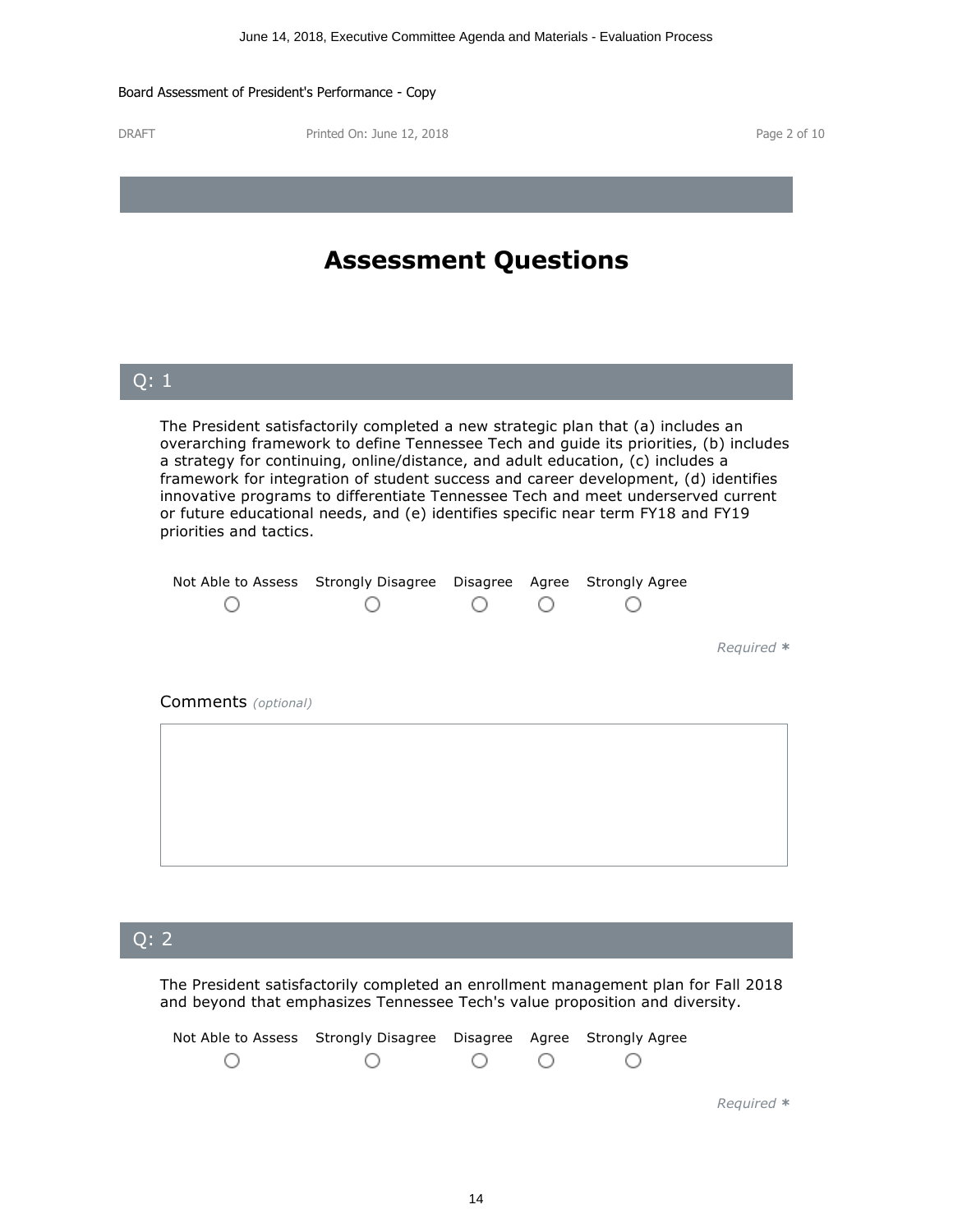DRAFT Printed On: June 12, 2018 Printed On: June 12, 2018

#### Comments *(optional)*



# Q: <sup>3</sup>| The President worked closely with faculty leadership to prioritize and support faculty interests in alignment with Tennessee Tech's new strategic plan. Not Able to Assess Strongly Disagree Disagree Agree Strongly Agree O O  $\bigcirc$ О О *Required \** Comments *(optional)*

### Q: <sup>4</sup>|

The President satifactorily (a) recruited a new Vice President for Enrollment and Career Placement, (b) enhanced organizational communication and awareness of Tennessee Tech's status and priorities, (c) completed an administrative reports, and meeting structures for the Board to enhance effectiveness and impact of the Board.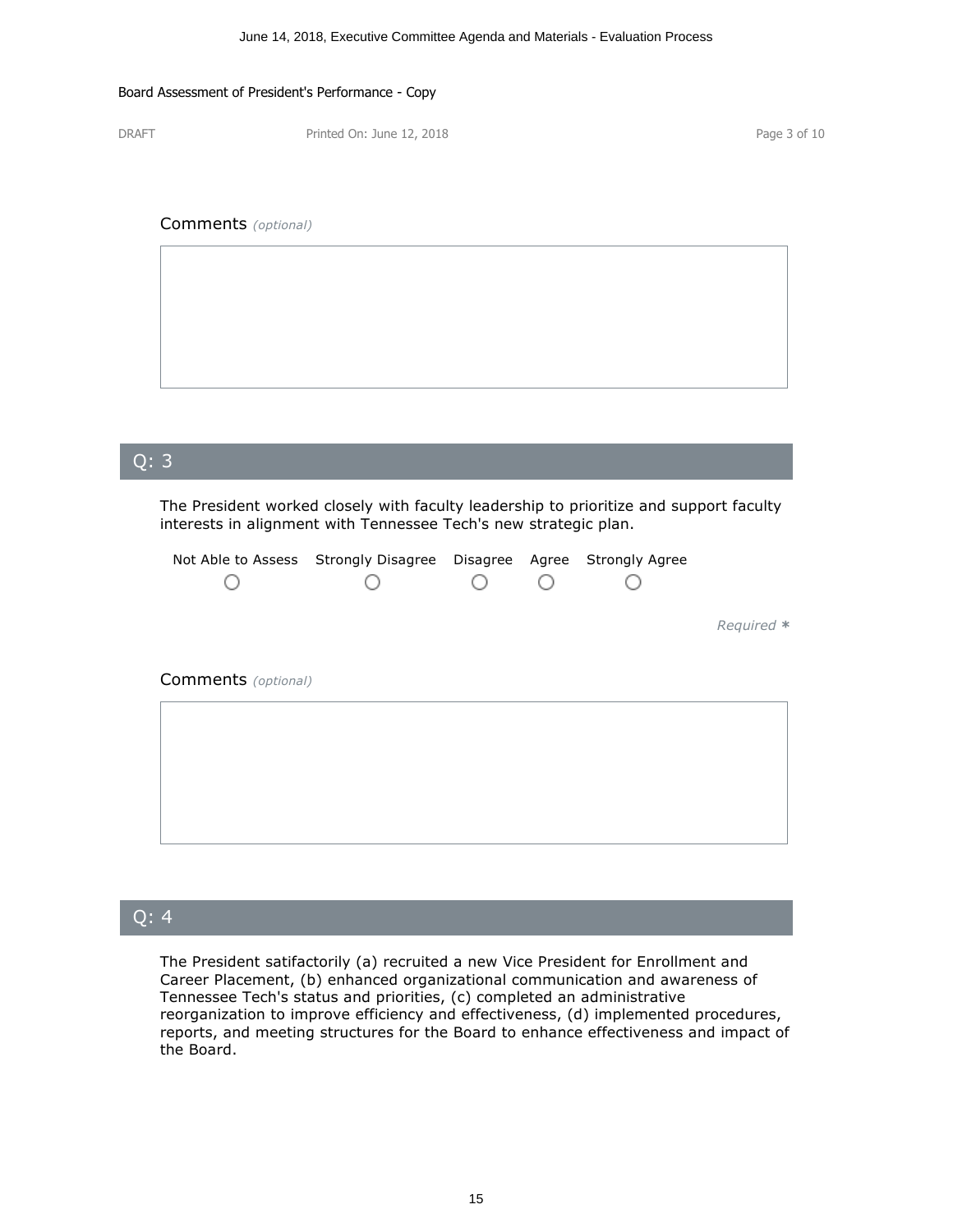| <b>DRAFT</b> |                            | Printed On: June 12, 2018                                          |  | Page 4 of 10 |
|--------------|----------------------------|--------------------------------------------------------------------|--|--------------|
|              |                            | Not Able to Assess Strongly Disagree Disagree Agree Strongly Agree |  |              |
|              |                            |                                                                    |  | Required *   |
|              | <b>Comments</b> (optional) |                                                                    |  |              |
|              |                            |                                                                    |  |              |
|              |                            |                                                                    |  |              |

## Q: <sup>5</sup>|

The President satisfactorily (a) developed and implemented an enhanced branding and marketing campaign, (b) raised substantial resources towards fulfillment of Tennessee Tech Tomorrow campaign goals, and (c) worked closely with regional, state, national, and industry leaders to leverage Tennesse Tech's capabilities for economic development.

|                     | Not Able to Assess Strongly Disagree Disagree Agree Strongly Agree |  |            |
|---------------------|--------------------------------------------------------------------|--|------------|
|                     |                                                                    |  |            |
|                     |                                                                    |  |            |
|                     |                                                                    |  | Required * |
|                     |                                                                    |  |            |
| Comments (optional) |                                                                    |  |            |
|                     |                                                                    |  |            |

## Q: <sup>6</sup>|

The President effectively engages local, state, and national alumni in advancing the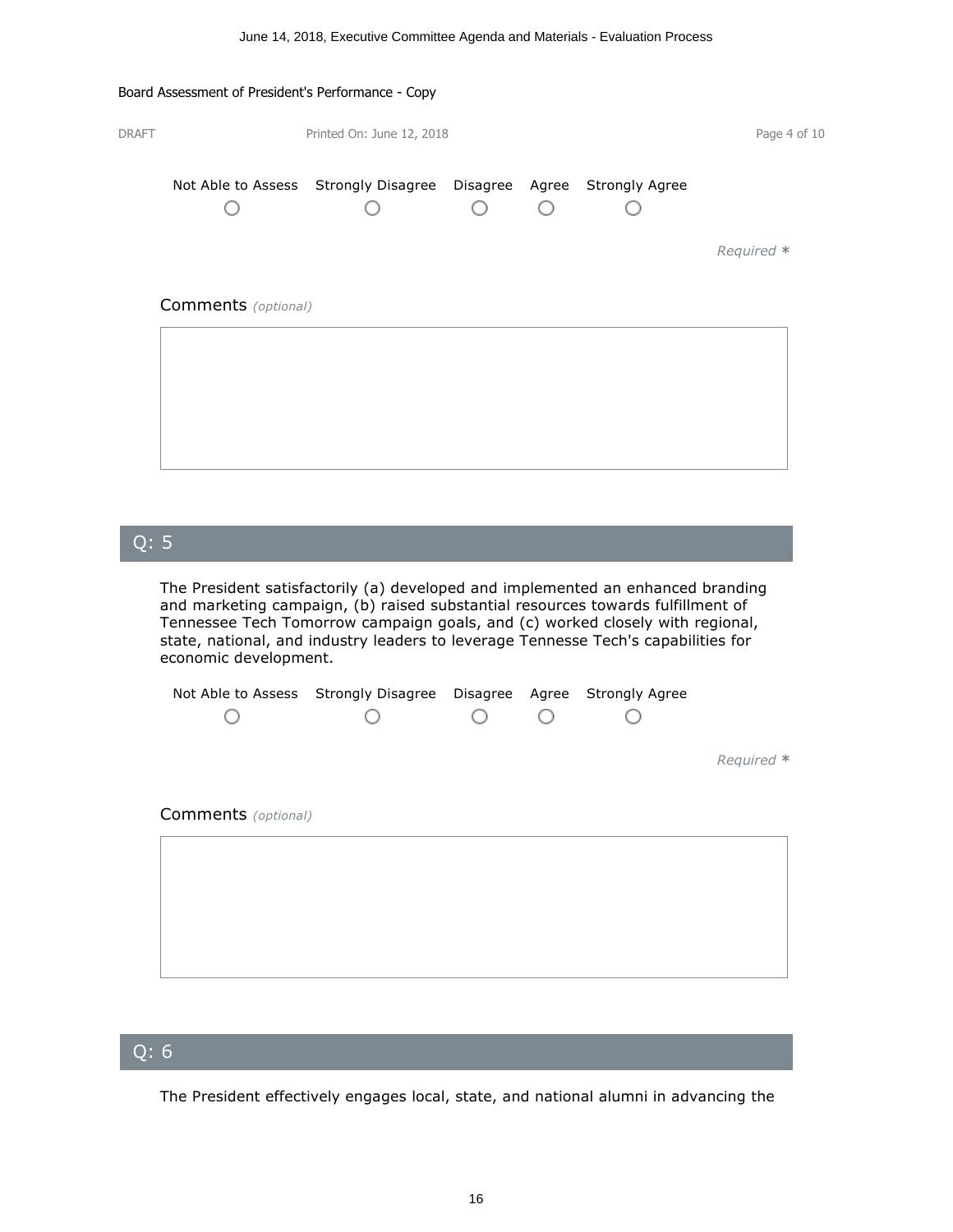|              | Board Assessment of President's Performance - Copy |                                                                    |  |              |
|--------------|----------------------------------------------------|--------------------------------------------------------------------|--|--------------|
| <b>DRAFT</b> |                                                    | Printed On: June 12, 2018                                          |  | Page 5 of 10 |
|              | mission of Tennessee Tech.                         |                                                                    |  |              |
|              |                                                    | Not Able to Assess Strongly Disagree Disagree Agree Strongly Agree |  |              |
|              |                                                    |                                                                    |  | Required *   |
|              | <b>Comments</b> (optional)                         |                                                                    |  |              |
|              |                                                    |                                                                    |  |              |
|              |                                                    |                                                                    |  |              |
|              |                                                    |                                                                    |  |              |
|              |                                                    |                                                                    |  |              |

## Q: <sup>7</sup>|

The President establishes and maintains productive relationships with legislators and public officials that result in tangible benefits to Tennessee Tech.

|                            | Not Able to Assess Strongly Disagree |  | Disagree Agree Strongly Agree |            |
|----------------------------|--------------------------------------|--|-------------------------------|------------|
|                            |                                      |  |                               |            |
|                            |                                      |  |                               |            |
|                            |                                      |  |                               | Required * |
|                            |                                      |  |                               |            |
| <b>Comments</b> (optional) |                                      |  |                               |            |
|                            |                                      |  |                               |            |
|                            |                                      |  |                               |            |
|                            |                                      |  |                               |            |
|                            |                                      |  |                               |            |
|                            |                                      |  |                               |            |
|                            |                                      |  |                               |            |

## Q: <sup>8</sup>|

The President provides visionary leadership for students, faculty, and staff.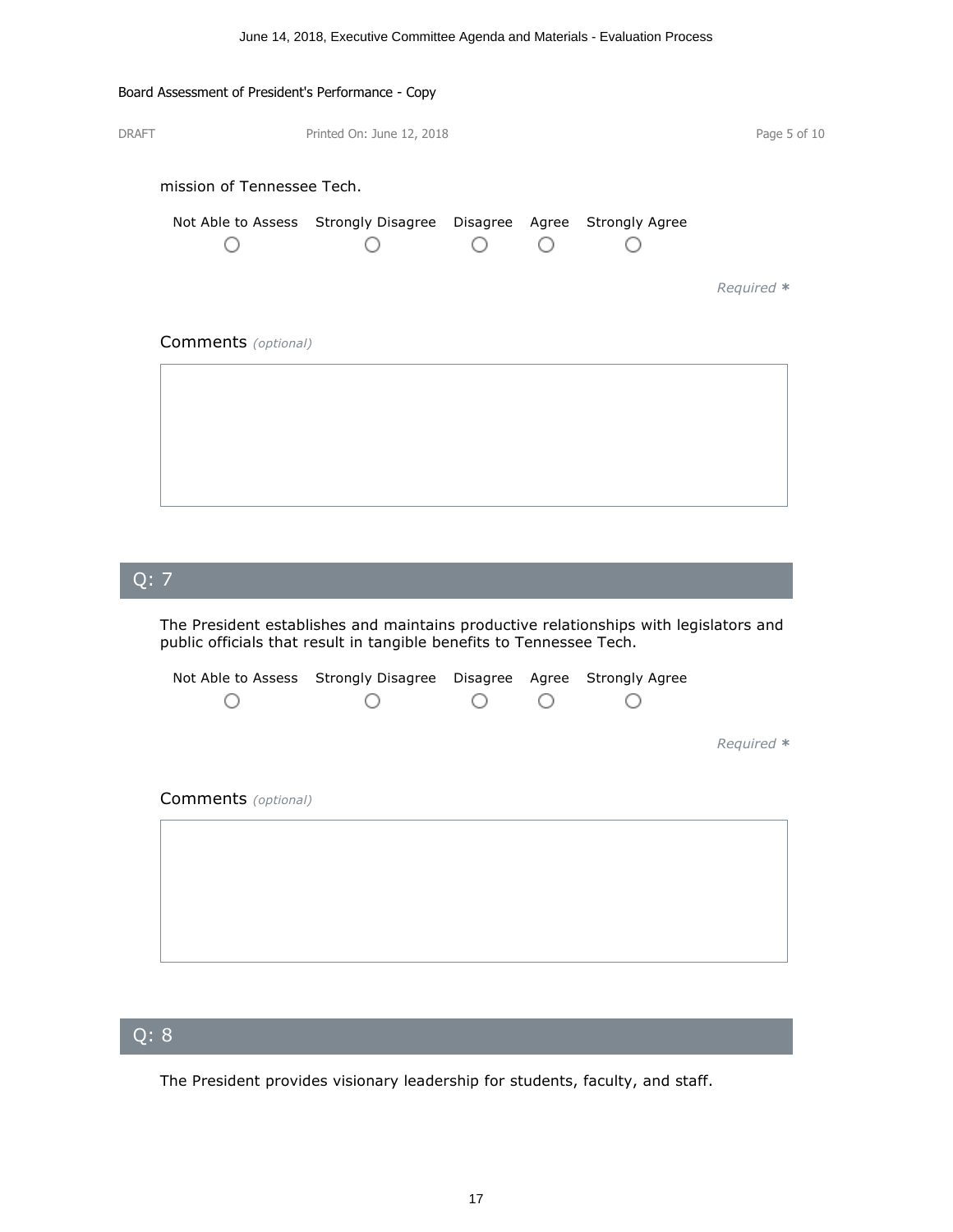# Board Assessment of President's Performance - Copy DRAFT Printed On: June 12, 2018 Printed On: June 12, 2018 Not Able to Assess Strongly Disagree Disagree Agree Strongly Agree O  $\bigcirc$ O O О *Required \** Comments *(optional)*

## Q: <sup>9</sup>|

The President is an effective decision maker.

| Not Able to Assess Strongly Disagree Disagree Agree Strongly Agree |  |  |            |
|--------------------------------------------------------------------|--|--|------------|
|                                                                    |  |  | Required * |
| <b>Comments</b> (optional)                                         |  |  |            |
|                                                                    |  |  |            |
|                                                                    |  |  |            |
|                                                                    |  |  |            |

## Q: <sup>10</sup>|

The President is an effective team builder.

| Not Able to Assess Strongly Disagree Disagree Agree Strongly Agree |                 |  |  |
|--------------------------------------------------------------------|-----------------|--|--|
|                                                                    | $\circ$ $\circ$ |  |  |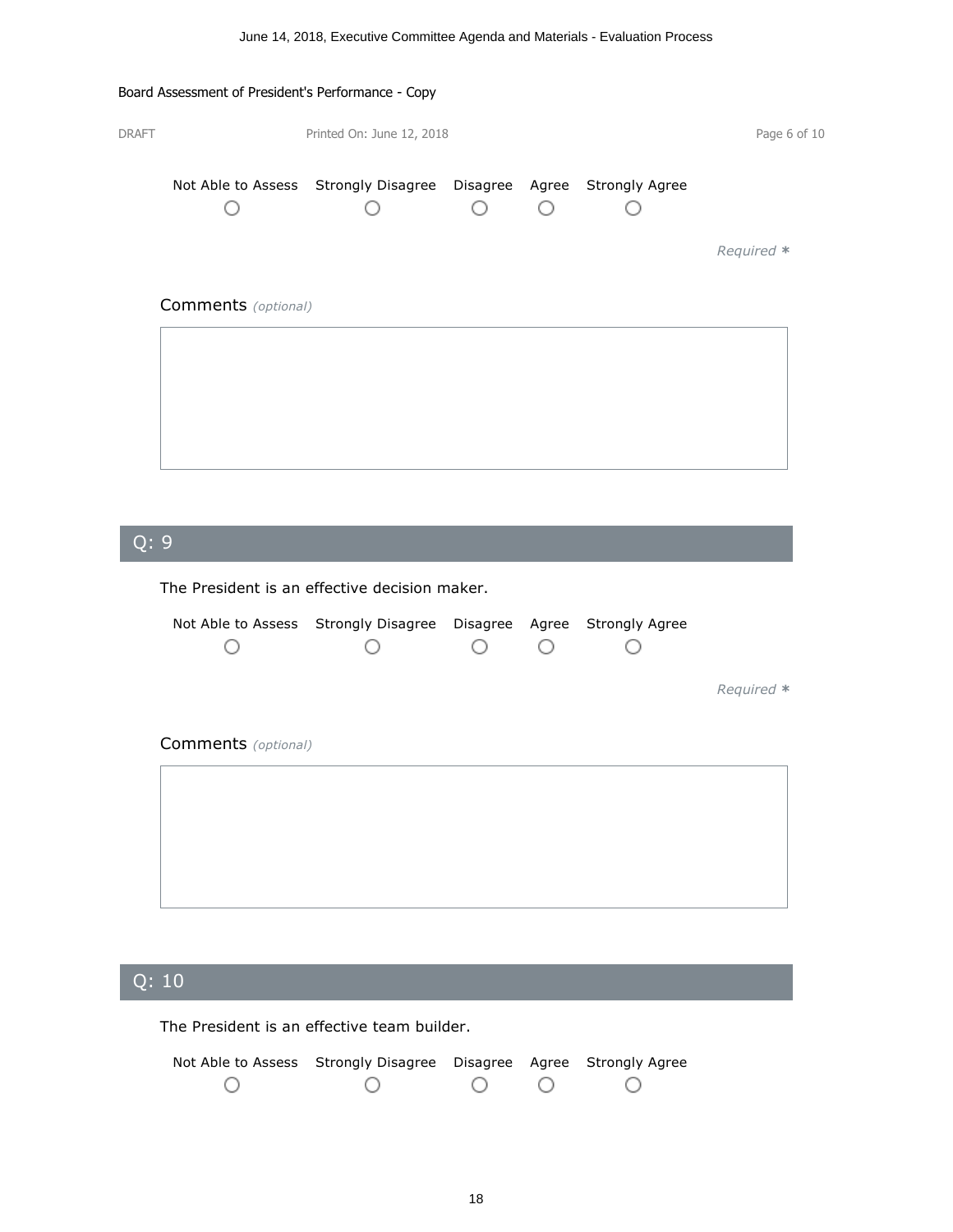DRAFT Printed On: June 12, 2018 Printed On: June 12, 2018

*Required \**

#### Comments *(optional)*

# Q: <sup>11</sup>| The President demonstrates integrity. Not Able to Assess Strongly Disagree Disagree Agree Strongly Agree  $\circ$  $\circ$ O O О *Required \** Comments *(optional)*

## Q: <sup>12</sup>|

The President's performance during the review period exceeded expectations.

| Not Able to Assess Strongly Disagree Disagree Agree Strongly Agree |  |  |
|--------------------------------------------------------------------|--|--|
| $\bigcirc$                                                         |  |  |

*Required \**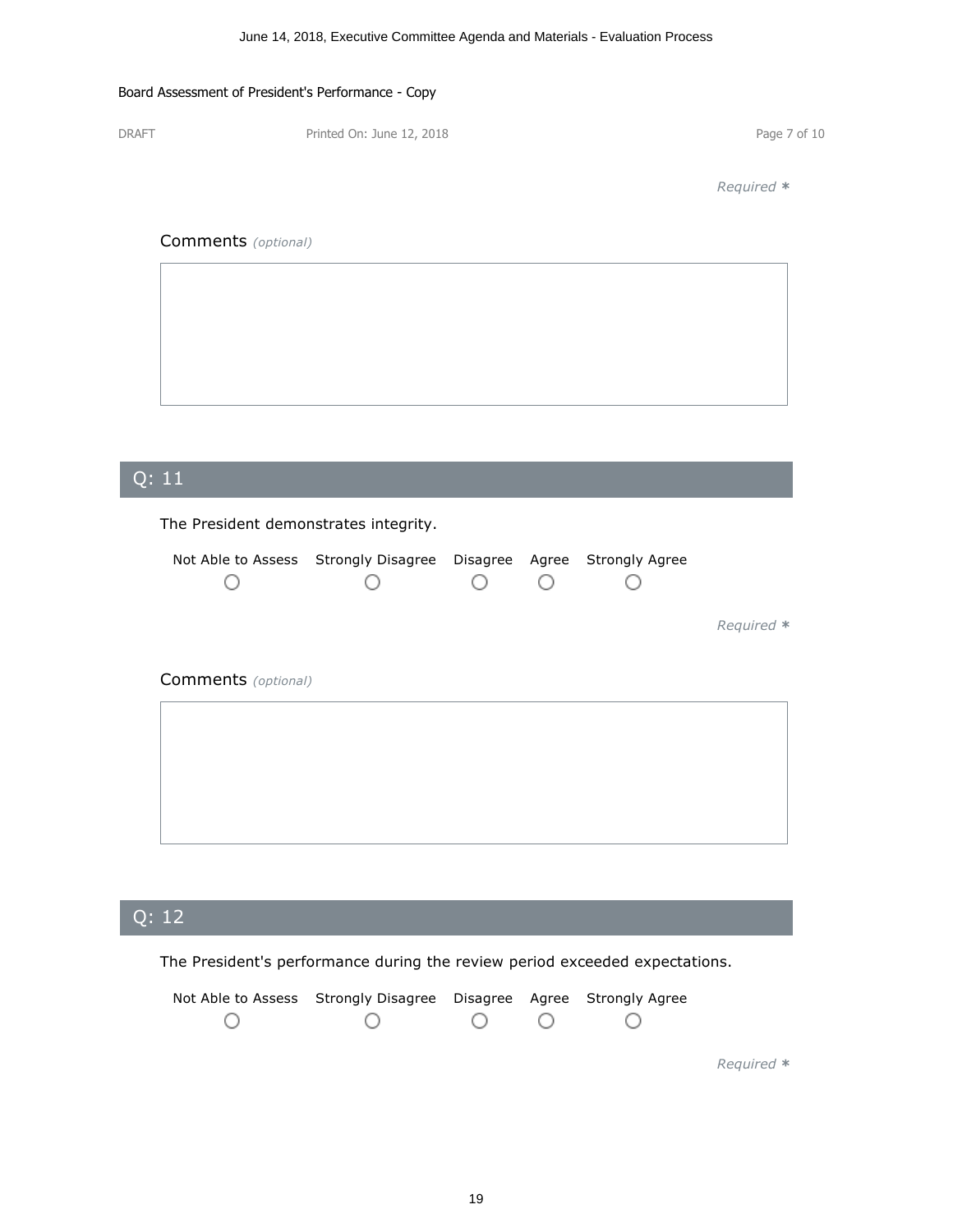DRAFT Printed On: June 12, 2018 Printed On: June 12, 2018

Comments *(optional)*

## Q: <sup>13</sup>|

Is the President devoting his attention to Tennessee Tech's major issues?

## Q: <sup>14</sup>|

In your opinion, are there major issues to which the President should devote more of his time?

## Q: <sup>15</sup>|

What advice would you offer to the President to sustain or improve his relationship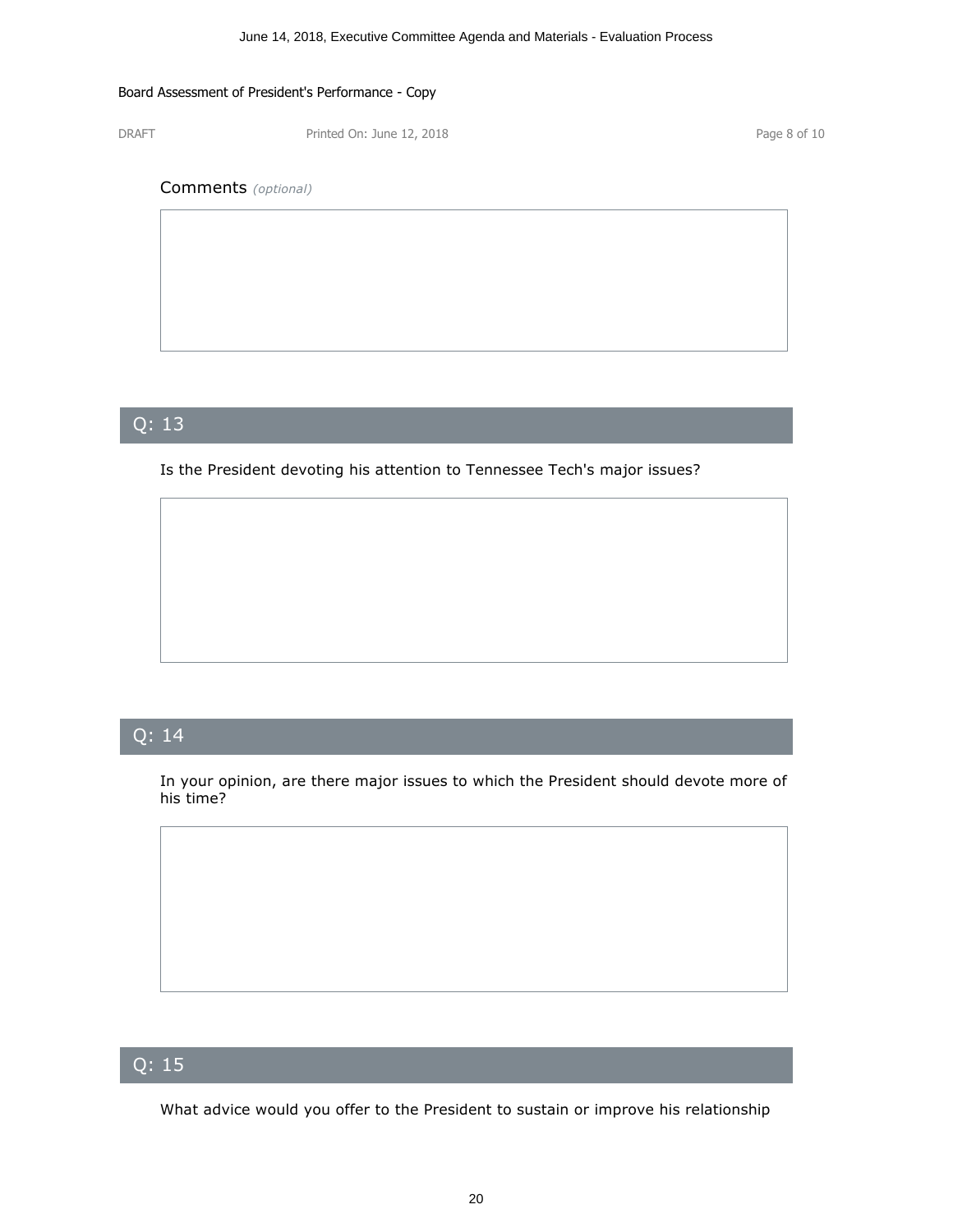DRAFT Printed On: June 12, 2018 Printed On: June 12, 2018

#### with the Board of Trustees?

## Q: <sup>16</sup>|

What other information would you like to share regarding the President's performance?

*Required \**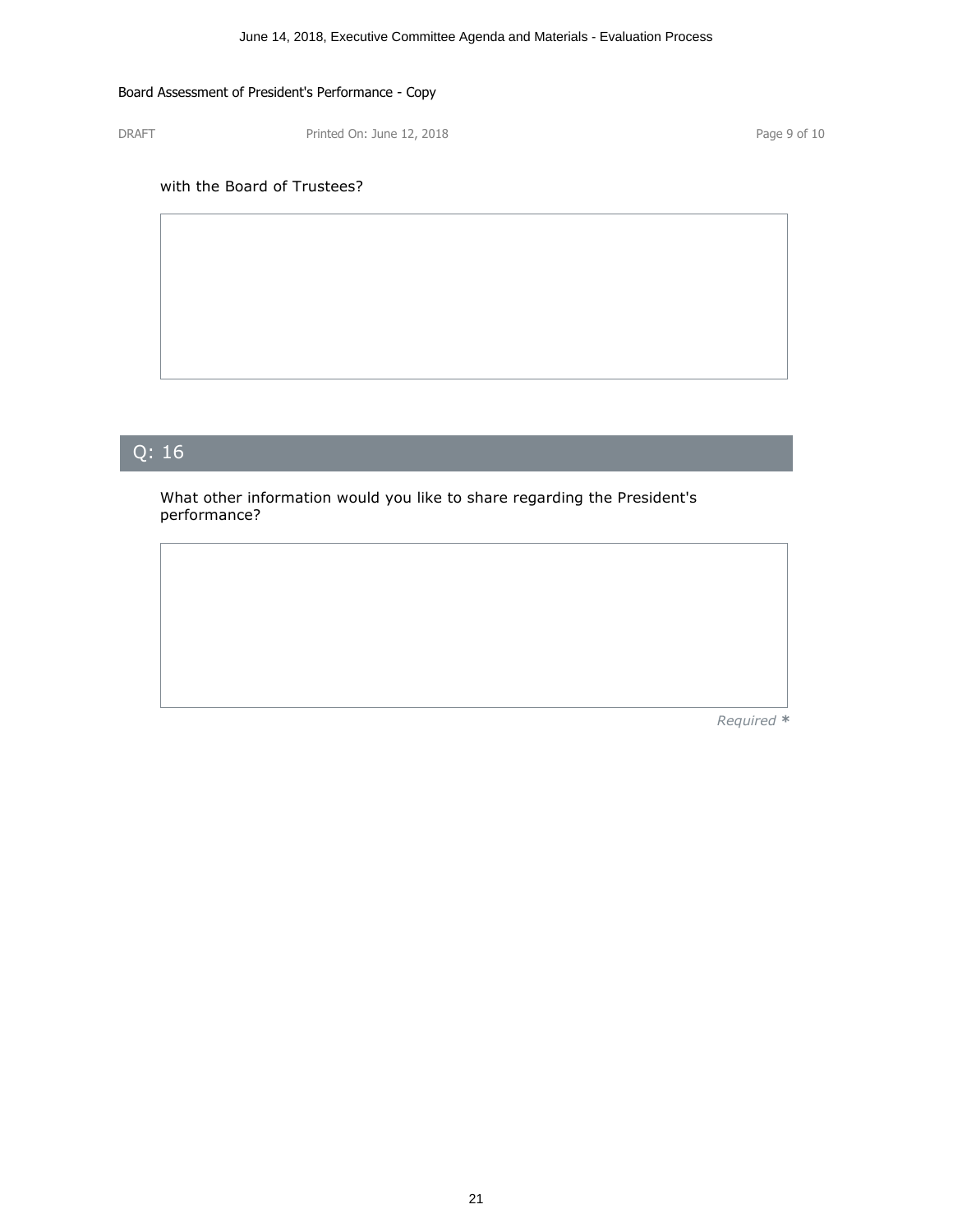DRAFT Printed On: June 12, 2018 Page 10 of 10

## SUBMISSION PAGE

#### **Thank you for your participation in this assessment!**

Select the submit option to mark your responses as final and complete your assessment of the President's performance. If you would like to review or change any of your responses, use the "previous" button to access prior pages.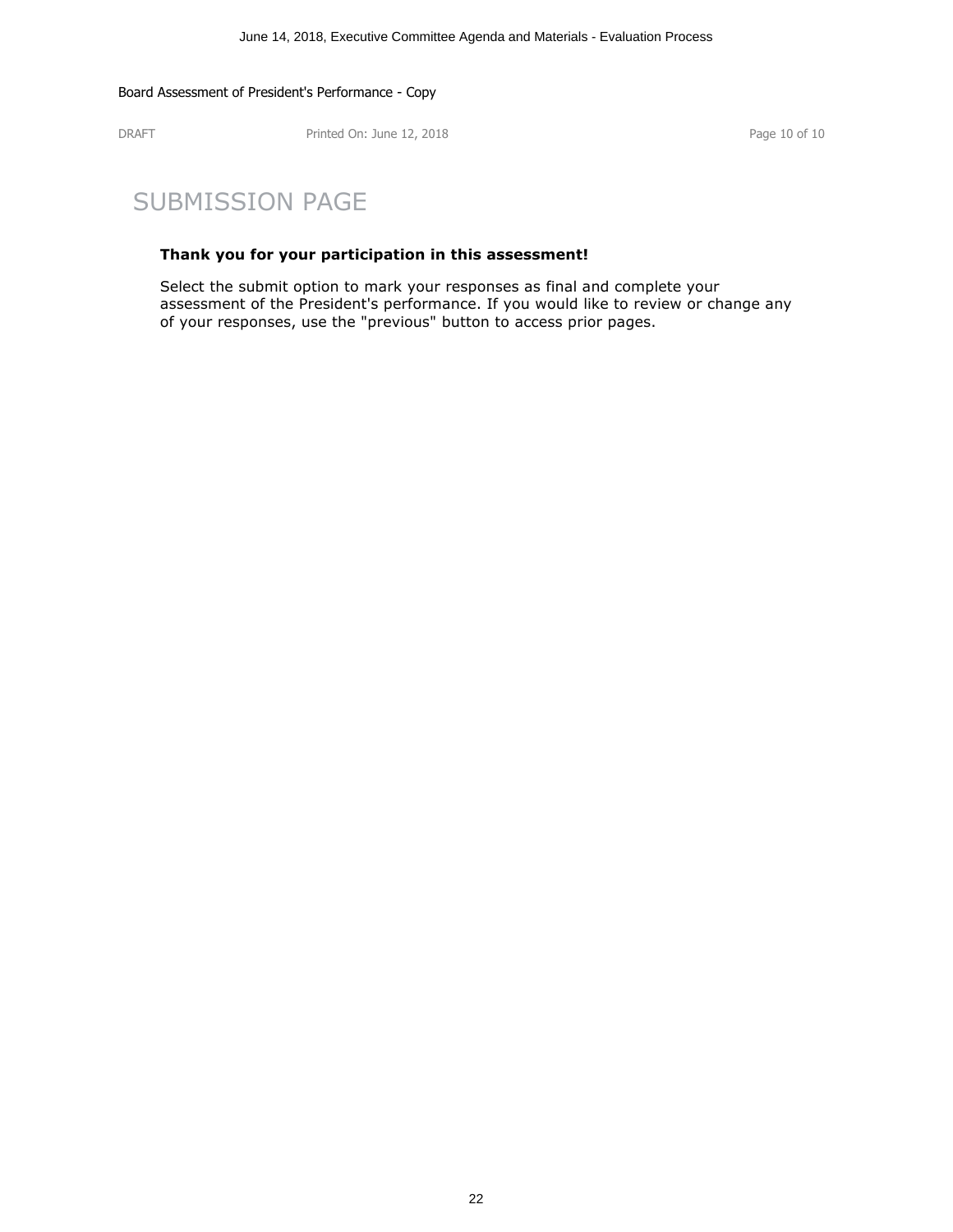DRAFT Printed On: June 12, 2018 Printed On: June 12, 2018



As part of the President's performance review, the Executive Committee is soliciting Cabinet members' feedback on a series of questions related to the President's job performance.

Your responses to this questionnaire are a very important step in the Board's review process and will be submitted anonymously. The Executive Committee thanks you advance for providing this feedback.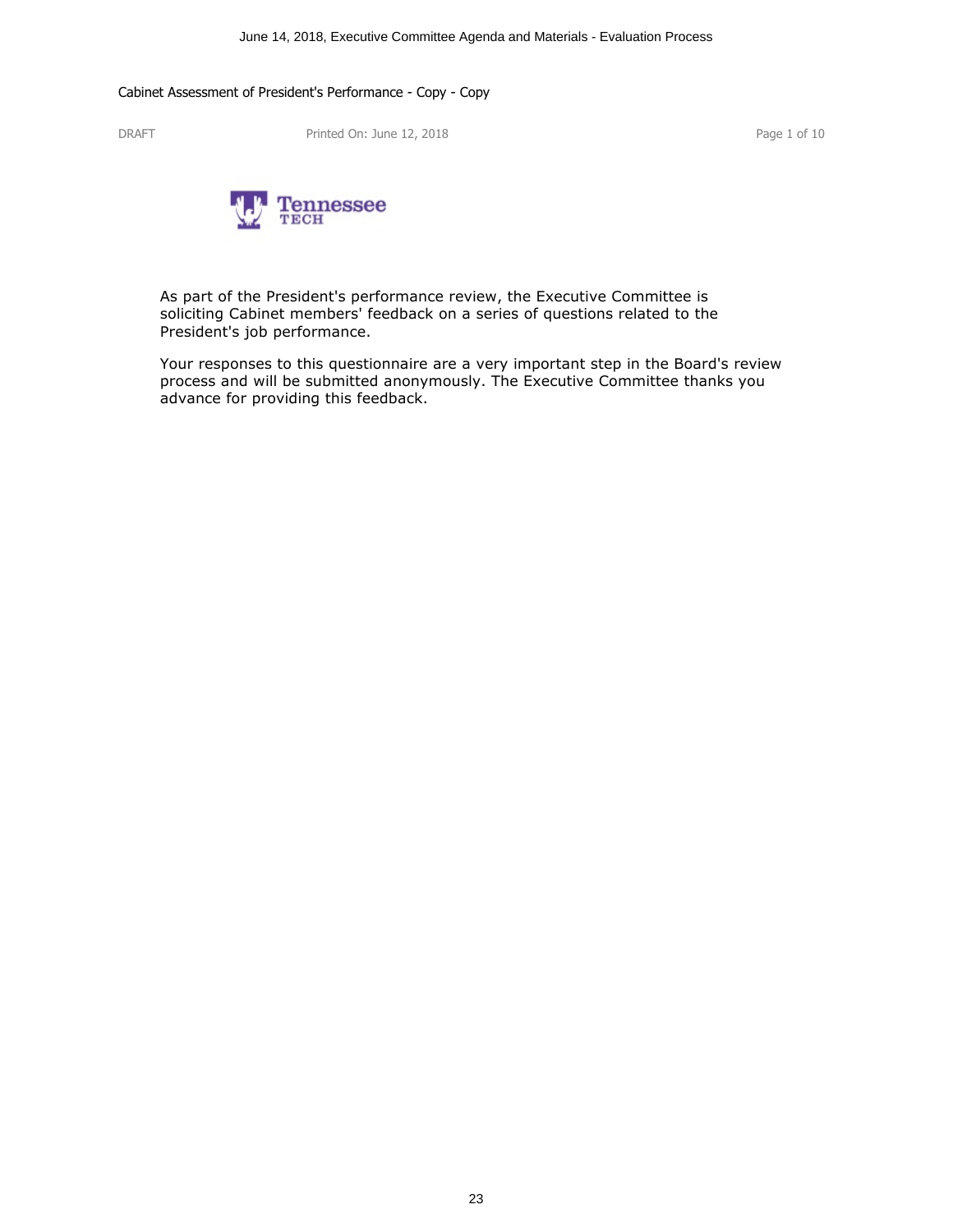DRAFT Printed On: June 12, 2018 Printed On: June 12, 2018

|                                                                                                                                                                                                                                                                                                                                                                                                                                                                                                                                                        | <b>Assessment Questions</b>                                        |  |            |
|--------------------------------------------------------------------------------------------------------------------------------------------------------------------------------------------------------------------------------------------------------------------------------------------------------------------------------------------------------------------------------------------------------------------------------------------------------------------------------------------------------------------------------------------------------|--------------------------------------------------------------------|--|------------|
| Q: 1                                                                                                                                                                                                                                                                                                                                                                                                                                                                                                                                                   |                                                                    |  |            |
| The President satisfactorily completed a new strategic plan that (a) includes an<br>overarching framework to define Tennessee Tech and guide its priorities, (b) includes<br>a strategy for continuing, online/distance, and adult education, (c) includes a<br>framework for integration of student success and career development, (d) identifies<br>innovative programs to differentiate Tennessee Tech and meet underserved current<br>or future educational needs, and (e) identifies specific near term FY18 and FY19<br>priorities and tactics. |                                                                    |  |            |
|                                                                                                                                                                                                                                                                                                                                                                                                                                                                                                                                                        | Not Able to Assess Strongly Disagree Disagree Agree Strongly Agree |  |            |
|                                                                                                                                                                                                                                                                                                                                                                                                                                                                                                                                                        |                                                                    |  | Required * |
| Comments (optional)                                                                                                                                                                                                                                                                                                                                                                                                                                                                                                                                    |                                                                    |  |            |
|                                                                                                                                                                                                                                                                                                                                                                                                                                                                                                                                                        |                                                                    |  |            |
|                                                                                                                                                                                                                                                                                                                                                                                                                                                                                                                                                        |                                                                    |  |            |
|                                                                                                                                                                                                                                                                                                                                                                                                                                                                                                                                                        |                                                                    |  |            |
|                                                                                                                                                                                                                                                                                                                                                                                                                                                                                                                                                        |                                                                    |  |            |

## Q: <sup>2</sup>|

The President satisfactorily completed an enrollment management plan for Fall 2018 and beyond that emphasizes Tennessee Tech's value proposition and diversity.

| Not Able to Assess Strongly Disagree Disagree Agree Strongly Agree |  |  |
|--------------------------------------------------------------------|--|--|
| $\bigcirc$                                                         |  |  |
|                                                                    |  |  |

*Required \**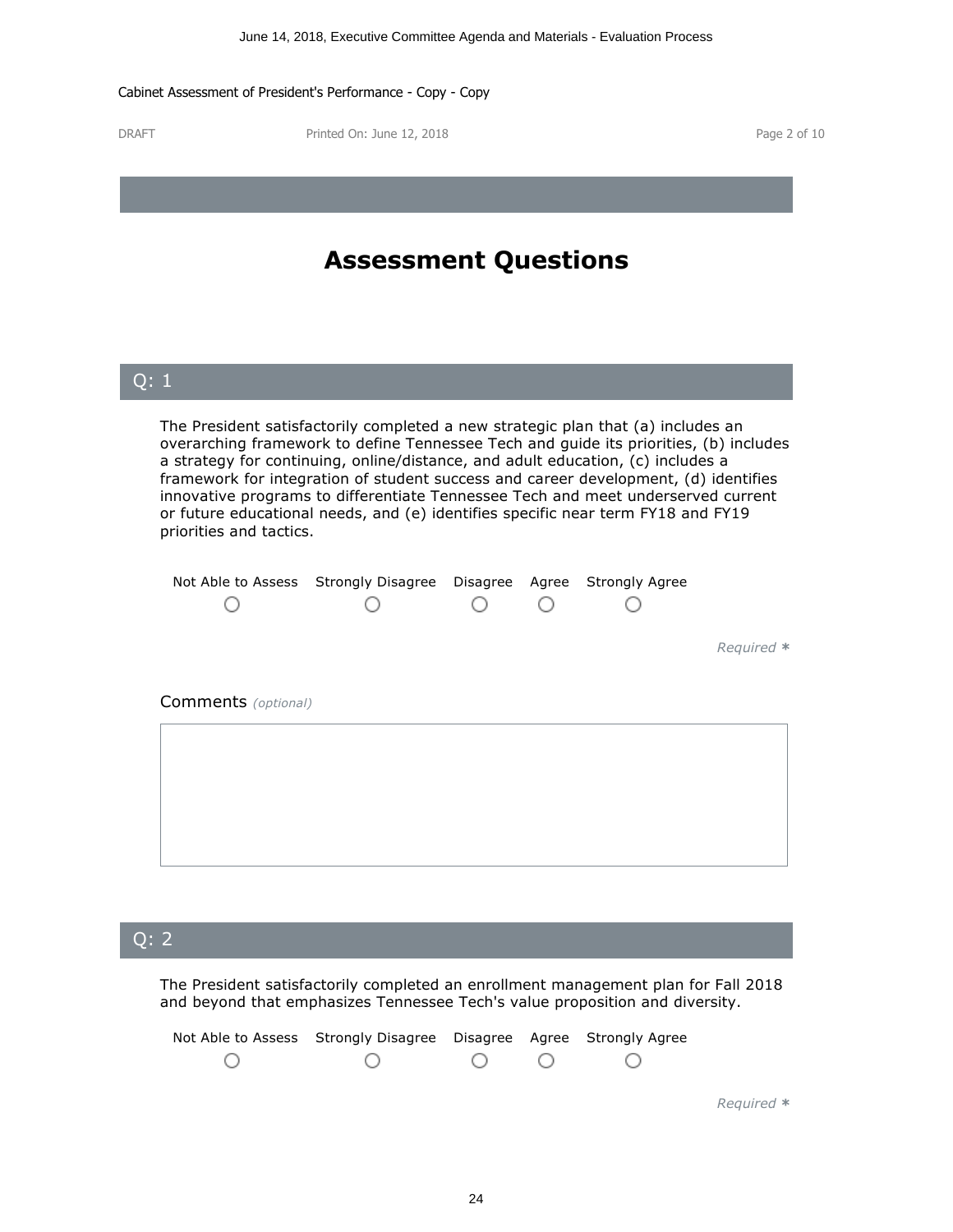DRAFT Printed On: June 12, 2018 Printed On: June 12, 2018

#### Comments *(optional)*



# Q: <sup>3</sup>| The President worked closely with faculty leadership to prioritize and support faculty interests in alignment with Tennessee Tech's new strategic plan. Not Able to Assess Strongly Disagree Disagree Agree Strongly Agree O O  $\bigcirc$ О О *Required \** Comments *(optional)*

### Q: <sup>4</sup>|

The President satifactorily (a) recruited a new Vice President for Enrollment and Career Placement, (b) enhanced organizational communication and awareness of Tennessee Tech's status and priorities, (c) completed an administrative reports, and meeting structures for the Board to enhance effectiveness and impact of the Board.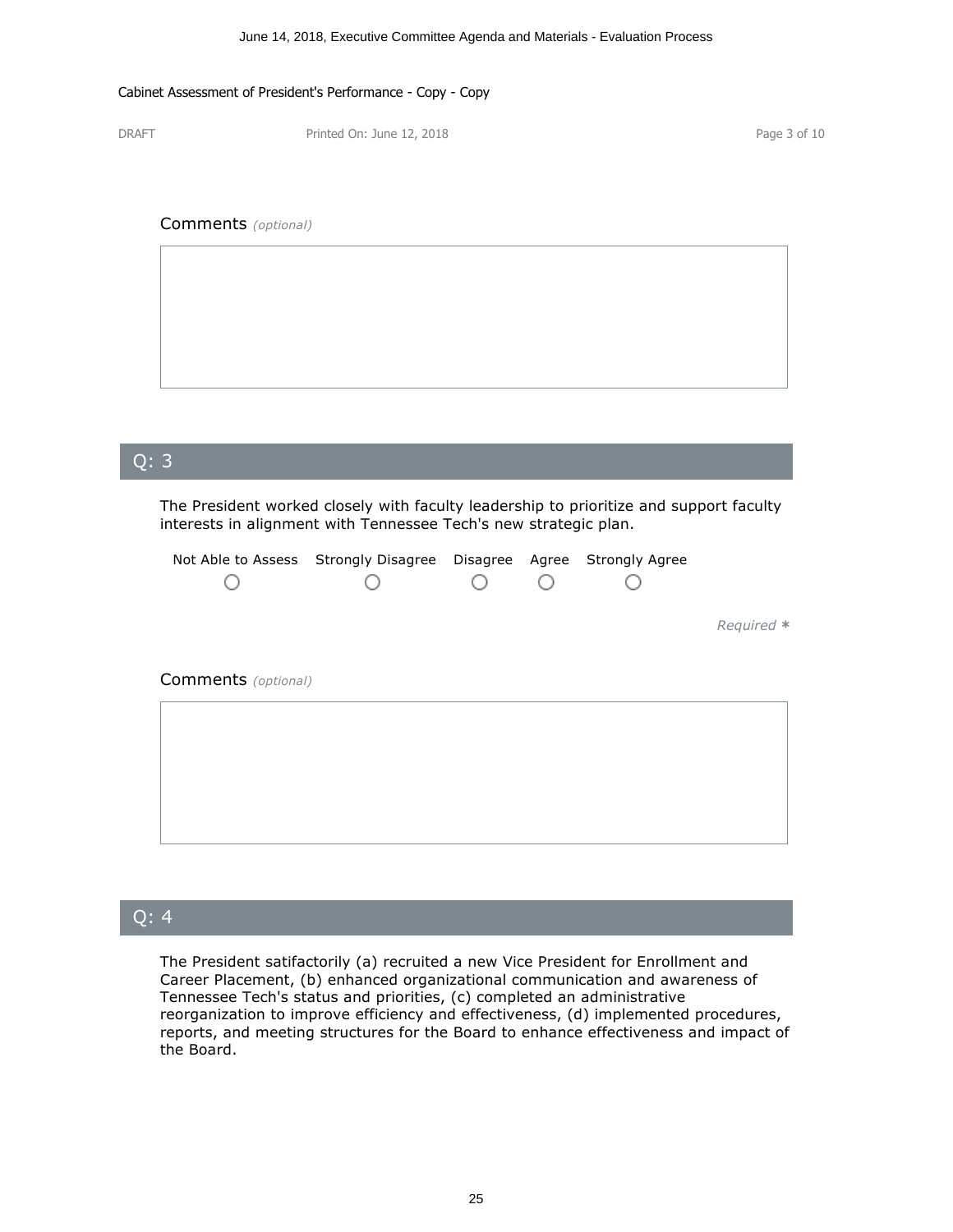| <b>DRAFT</b> |                     | Printed On: June 12, 2018                                          |  | Page 4 of 10 |
|--------------|---------------------|--------------------------------------------------------------------|--|--------------|
|              |                     | Not Able to Assess Strongly Disagree Disagree Agree Strongly Agree |  |              |
|              |                     |                                                                    |  | Required *   |
|              | Comments (optional) |                                                                    |  |              |
|              |                     |                                                                    |  |              |
|              |                     |                                                                    |  |              |
|              |                     |                                                                    |  |              |

## Q: <sup>5</sup>|

The President satisfactorily (a) developed and implemented an enhanced branding and marketing campaign, (b) raised substantial resources towards fulfillment of Tennessee Tech Tomorrow campaign goals, and (c) worked closely with regional, state, national, and industry leaders to leverage Tennesse Tech's capabilities for economic development.

| Not Able to Assess Strongly Disagree |     | Disagree Agree Strongly Agree |            |
|--------------------------------------|-----|-------------------------------|------------|
|                                      | ( ) |                               |            |
|                                      |     |                               |            |
|                                      |     |                               | Required * |
|                                      |     |                               |            |
| <b>Comments</b> (optional)           |     |                               |            |

## Q: <sup>6</sup>|

The President effectively engages local, state, and national alumni in advancing the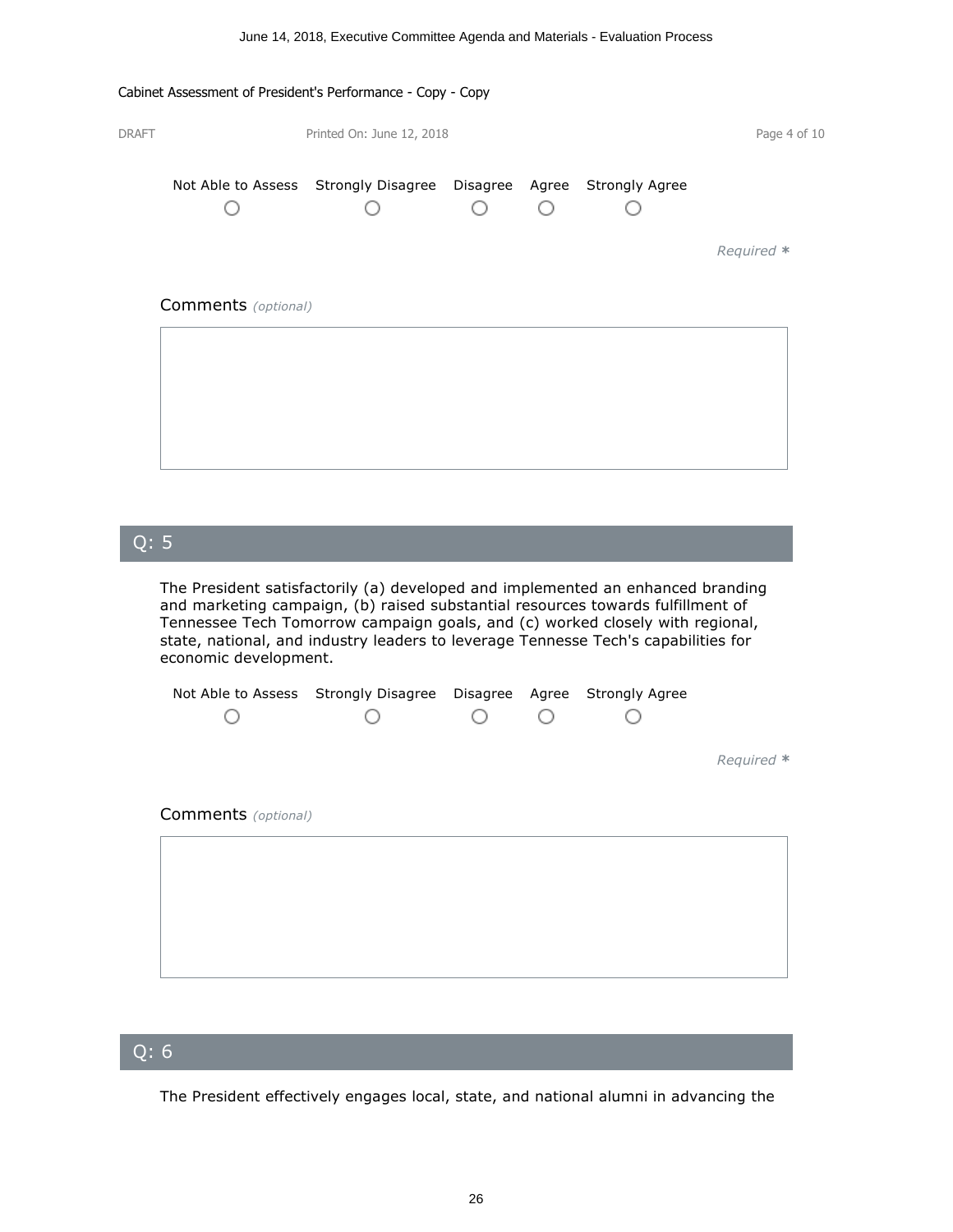# DRAFT Printed On: June 12, 2018 Printed On: June 12, 2018 mission of Tennessee Tech. Not Able to Assess Strongly Disagree Disagree Agree Strongly Agree  $\bigcirc$ O  $\bigcirc$ О О *Required \** Comments *(optional)*

#### Q: <sup>7</sup>|

The President establishes and maintains productive relationships with legislators and public officials that result in tangible benefits to Tennessee Tech.

|                            | Not Able to Assess Strongly Disagree |  | Disagree Agree Strongly Agree |            |
|----------------------------|--------------------------------------|--|-------------------------------|------------|
|                            |                                      |  |                               |            |
|                            |                                      |  |                               |            |
|                            |                                      |  |                               | Required * |
|                            |                                      |  |                               |            |
| <b>Comments</b> (optional) |                                      |  |                               |            |
|                            |                                      |  |                               |            |
|                            |                                      |  |                               |            |
|                            |                                      |  |                               |            |
|                            |                                      |  |                               |            |
|                            |                                      |  |                               |            |
|                            |                                      |  |                               |            |

### Q: <sup>8</sup>|

The President provides visionary leadership for students, faculty, and staff.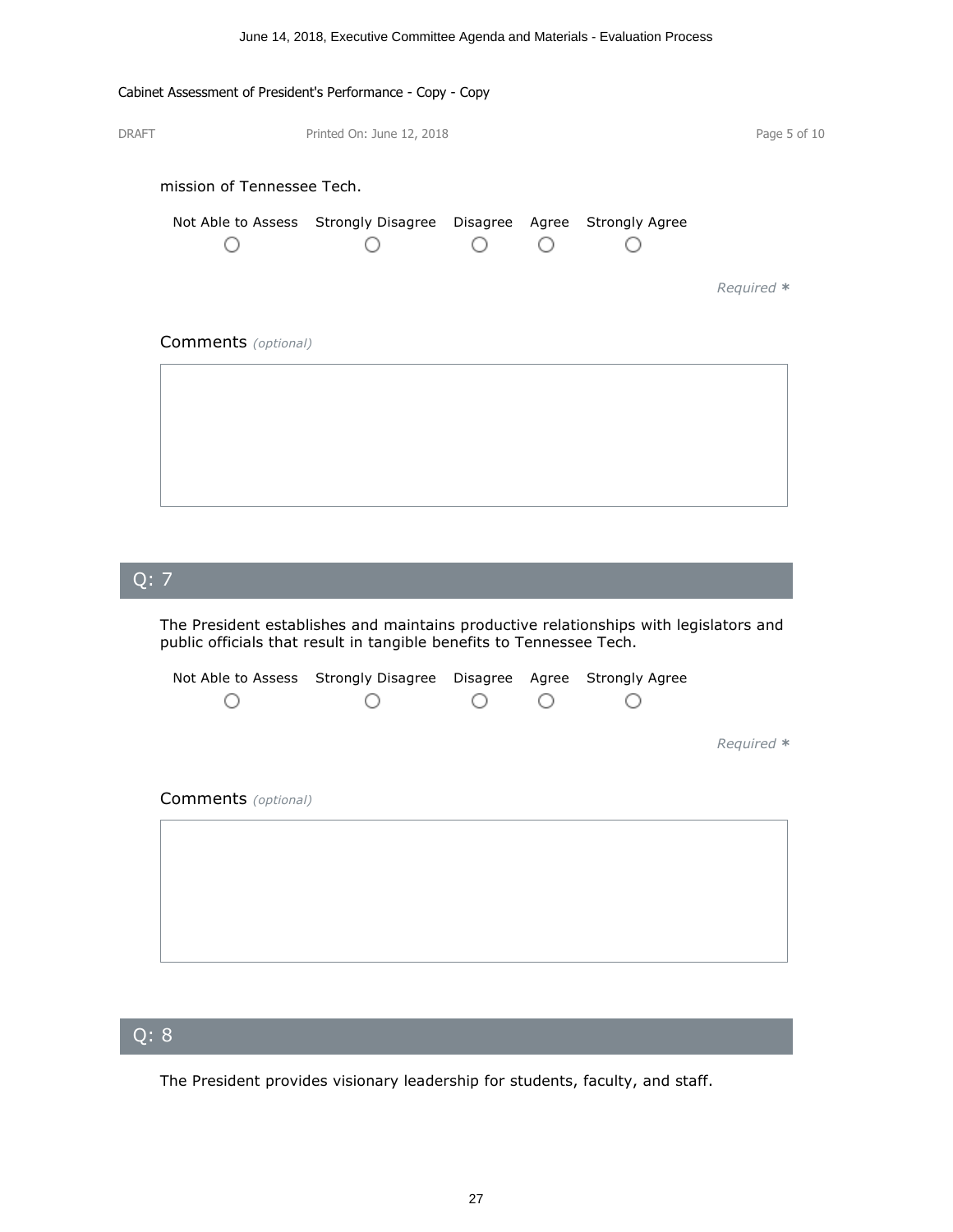# Cabinet Assessment of President's Performance - Copy - Copy DRAFT Printed On: June 12, 2018 Printed On: June 12, 2018 Not Able to Assess Strongly Disagree Disagree Agree Strongly Agree O  $\bigcirc$ O O О *Required \** Comments *(optional)*

## Q: <sup>9</sup>|

The President is an effective decision maker.

|                            | Not Able to Assess Strongly Disagree Disagree Agree Strongly Agree |  |            |
|----------------------------|--------------------------------------------------------------------|--|------------|
|                            |                                                                    |  | Required * |
| <b>Comments</b> (optional) |                                                                    |  |            |
|                            |                                                                    |  |            |
|                            |                                                                    |  |            |
|                            |                                                                    |  |            |

## Q: <sup>10</sup>|

The President is an effective team builder.

| Not Able to Assess Strongly Disagree Disagree Agree Strongly Agree |                 |  |  |
|--------------------------------------------------------------------|-----------------|--|--|
|                                                                    | $\circ$ $\circ$ |  |  |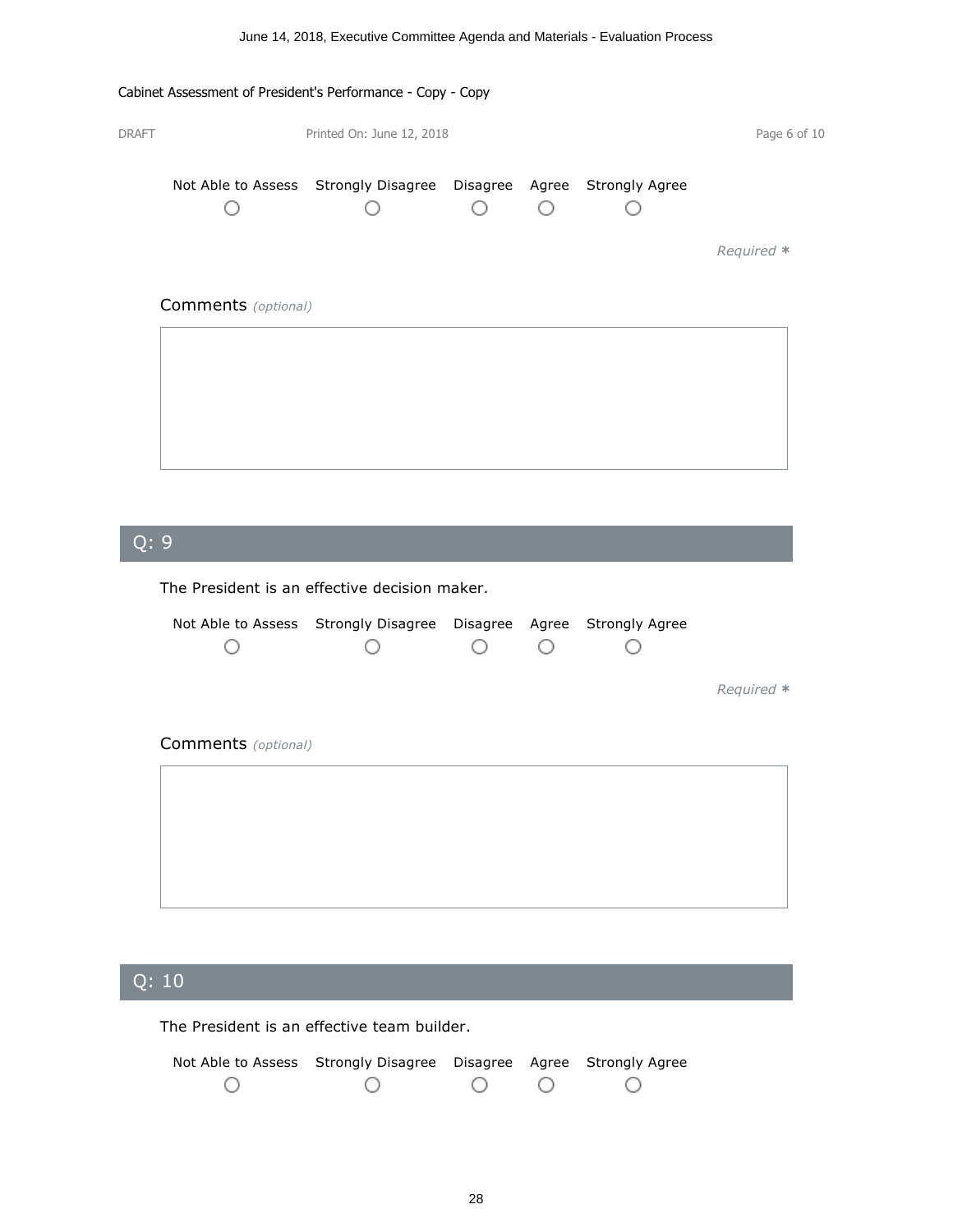DRAFT Printed On: June 12, 2018 Printed On: June 12, 2018

*Required \**

#### Comments *(optional)*

|  | ,我们也不会有什么?""我们的人,我们也不会有什么?""我们的人,我们也不会有什么?""我们的人,我们也不会有什么?""我们的人,我们也不会有什么?""我们的人 |                                                                                           |
|--|----------------------------------------------------------------------------------|-------------------------------------------------------------------------------------------|
|  |                                                                                  |                                                                                           |
|  |                                                                                  |                                                                                           |
|  |                                                                                  |                                                                                           |
|  |                                                                                  |                                                                                           |
|  |                                                                                  |                                                                                           |
|  |                                                                                  |                                                                                           |
|  |                                                                                  |                                                                                           |
|  |                                                                                  |                                                                                           |
|  |                                                                                  |                                                                                           |
|  |                                                                                  |                                                                                           |
|  |                                                                                  |                                                                                           |
|  |                                                                                  |                                                                                           |
|  |                                                                                  |                                                                                           |
|  |                                                                                  |                                                                                           |
|  |                                                                                  |                                                                                           |
|  |                                                                                  |                                                                                           |
|  |                                                                                  |                                                                                           |
|  |                                                                                  |                                                                                           |
|  |                                                                                  |                                                                                           |
|  |                                                                                  |                                                                                           |
|  |                                                                                  |                                                                                           |
|  |                                                                                  |                                                                                           |
|  |                                                                                  |                                                                                           |
|  |                                                                                  |                                                                                           |
|  | ,我们也不会不会。""我们的,我们也不会不会。""我们的,我们也不会不会不会。""我们的,我们也不会不会不会。""我们的,我们也不会不会不会。""我们的,我们也 | the control of the control of the control of the control of the control of the control of |
|  |                                                                                  |                                                                                           |

# Q: <sup>11</sup>| The President demonstrates integrity. Not Able to Assess Strongly Disagree Disagree Agree Strongly Agree  $\circ$  $\circ$ O O О *Required \** Comments *(optional)*

## Q: <sup>12</sup>|

The President's performance during the review period exceeded expectations.

| Not Able to Assess Strongly Disagree Disagree Agree Strongly Agree |  |  |
|--------------------------------------------------------------------|--|--|
| $\bigcirc$                                                         |  |  |

*Required \**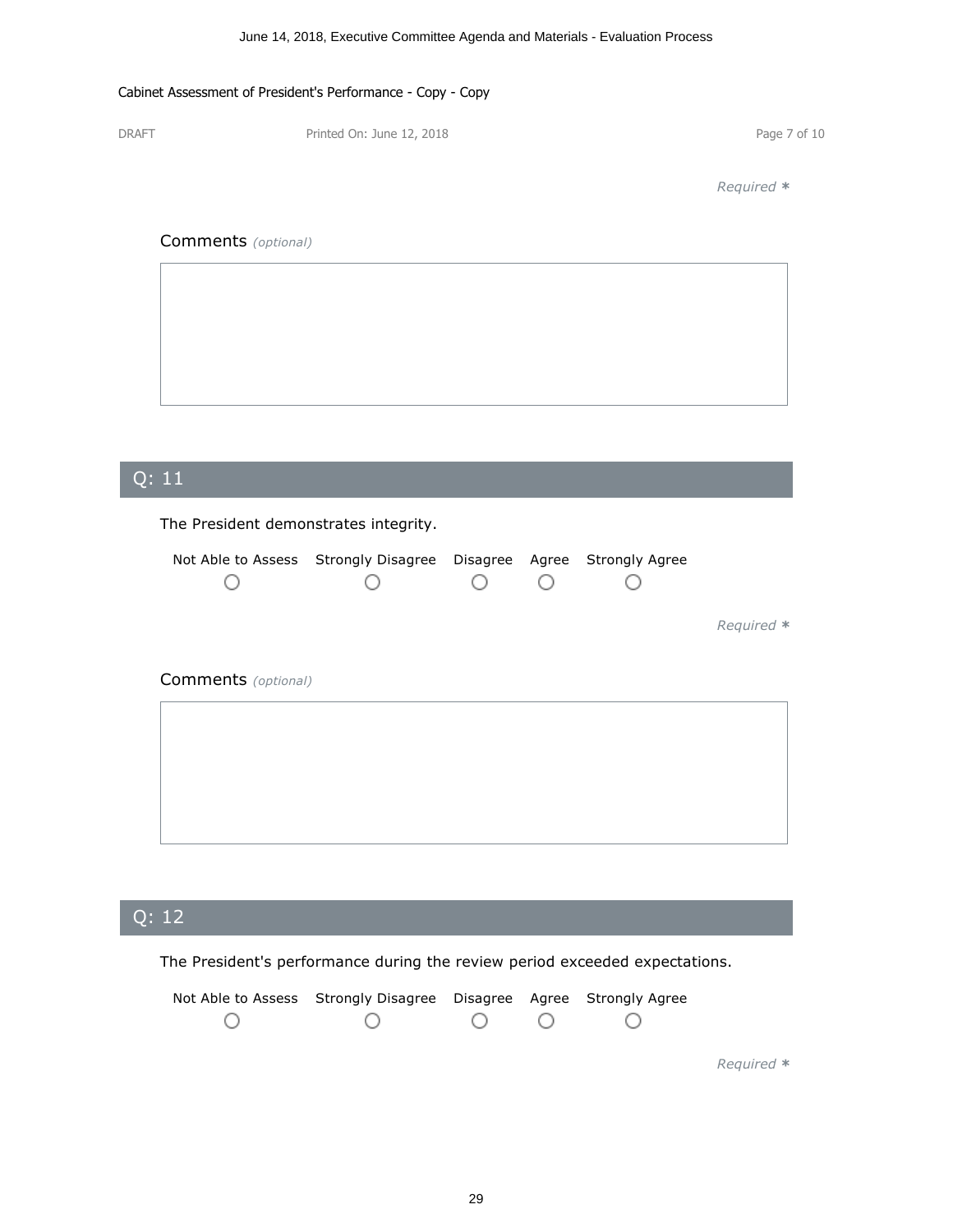DRAFT Printed On: June 12, 2018 Printed On: June 12, 2018

#### Comments *(optional)*

## Q: <sup>13</sup>|

Is the President devoting his attention to Tennessee Tech's major issues?

## Q: <sup>14</sup>|

In your opinion, are there major issues to which the President should devote more of his time?

## Q: <sup>15</sup>|

What advice would you offer to the President to sustain or improve his relationship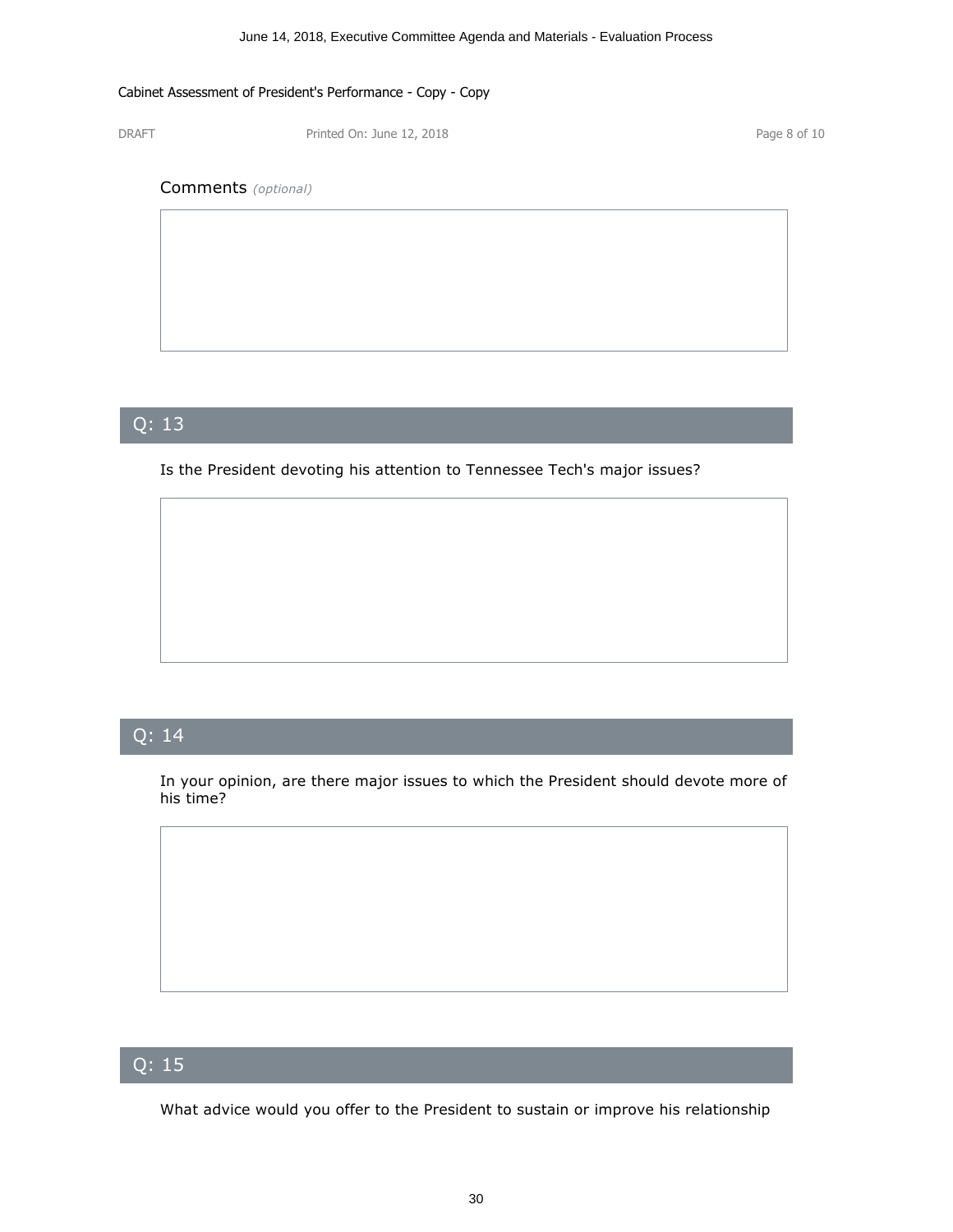DRAFT Printed On: June 12, 2018 Printed On: June 12, 2018

#### with the students, faculty, and the Cabinet?

## Q: <sup>16</sup>|

What other information would you like to share regarding the President's performance?

*Required \**